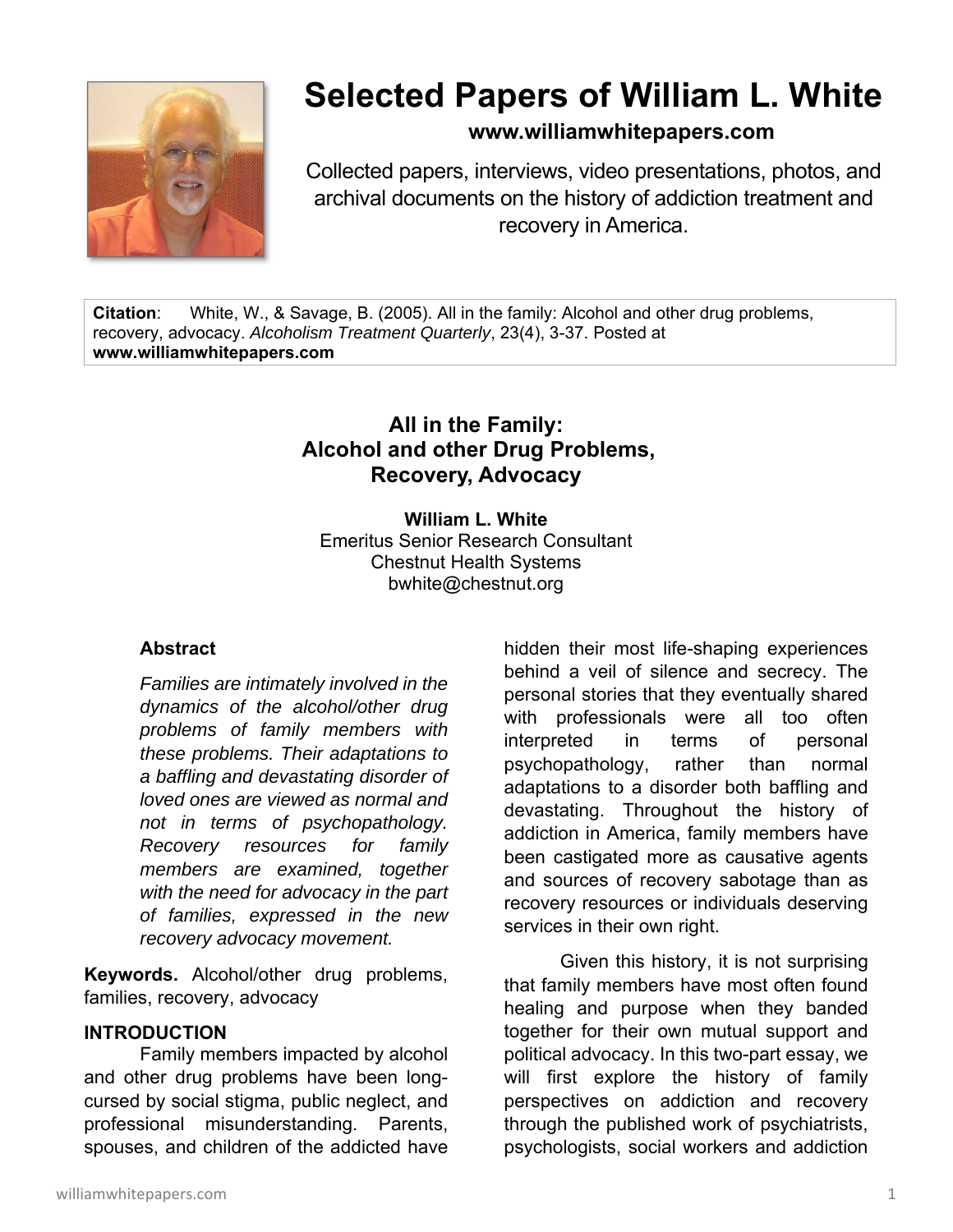counselors. We will then report the results of focus groups held in Connecticut, New York and Massachusetts with family members impacted by addiction. We close this paper with a discussion of the roles family members are playing in the new recovery advocacy movement.

## **PART I HISTORICAL PERSPECTIVES ON FAMILY ADDICTION, TREATMENT, RECOVERY, and ADVOCACY**

#### *The American Temperance Movement*

 America's earliest recognition of chronic drunkenness as a disease was accompanied by recognition of the family as a vessel through which alcohol addiction could be transmitted across generations. In 1835, Robert MacNish set forth this emerging view in his book, *Anatomy of Drunkenness:* 

> *Drunkenness appears to be in some measure hereditary. We frequently see it descending from parents to their children. This may undoubtedly often arise from bad example and imitation, but there can be little question that, in many instances, it exists as a family predisposition.*  (p.61)

 The belief that alcoholism was a product of heredity and parental example grew throughout the nineteenth century and added fuel to a rising eugenics movement that called for the mandatory sterilization of alcoholics and addicts (in addition to the mentally ill and developmentally disabled). The passage of these laws was based on the belief that social problems such as alcoholism were a product of bad breeding and could be eliminated by weeding degenerate families from the culture.

 The American Temperance Movement was filled with graphic images of the impact of alcoholism on the family. Reformed drunkards filled temperance pulpits, sharing wrenching stories of the pain and havoc they had wreaked on their families. Temperance plays such as *The Drunkard, One Cup More,* and *The Doom of the Drunkard* portrayed the alcohol-related violence, the economic hardship, and abandonment. Women and children played important roles in the Temperance Movement. Bordin (1990), in her study of Woman's Christian Temperance Union membership, noted that many women within the American Temperance Movement had experienced the tragedy of alcoholism in their families. Local temperance society meetings served as therapeutic functions for the daughters, sisters, wives and mothers of alcoholics, and provided a vehicle through which personal pain could be transformed into political advocacy. Beginning with the founding of the Martha Washington Society in 1842, America's early recovery mutual aid societies created auxiliary societies for wives and created junior auxiliaries for children. The "Women's Crusade" and "Children's Crusade" of the 1870s and 1880s brought an unprecedented number of family members into leadership roles in rescue work with alcoholics and the drive for legal prohibition of alcohol.

## *The Inebriate Asylum Era*

Nineteenth- and early  $20<sup>th</sup>$ -century inebriety literature expressed enormous ambivalence toward the family of the alcoholic and addict. Wives of patients often took up temporary residence in the city nearest the inebriate asylums, so they could provide daily support to their husbands (An Inmate…1869). Wives were viewed as "loyal angels" by the patients, but inebriate asylum staff viewed family members quite differently. While acknowledging the family's role in legally committing the inebriate, taking guardianship of the inebriate's financial affairs, and visiting and supporting the inebriate in treatment; many early treatment professionals saw family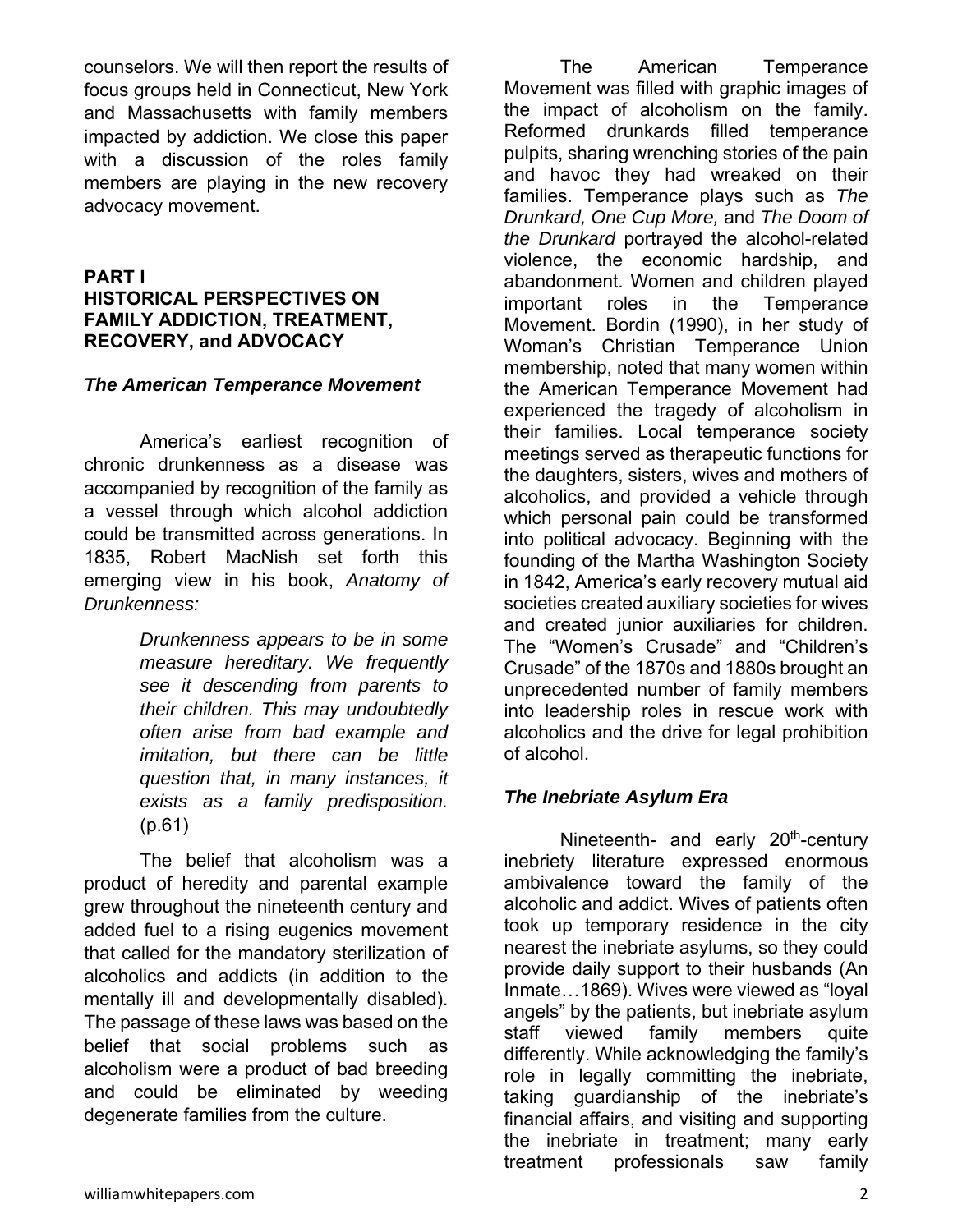members as hostile interlopers. For example, Palmer, in his 1898 treatise *Inebriety*, had the following to say about wives:

> *The universality of good wives to intemperate husbands suggests an inquiry into the connection they may bear and the influence they may exercise, however innocently, in the downfall of their husbands.* (p. 42)

Nine years later, Cutten in his 1907 *Psychology of Alcoholism* text wrote:

> *The kindest wife and most indulgent parents are very much in the way of numerous cures, and prove to be, instead of the best friends, the worst enemies the alcoholic has.* (p. 325)

Dr. H. H. Kane noted in 1881 that many failed attempts at addiction recovery were due to what today would later be christened family enabling:

> *Very often the relatives, not understanding the meaning of certain symptoms, distressed beyond measure by the pitiful pleadings of the sufferer, will interpose and at once put an end to treatment, thus unwittingly and with well-meaning doing the patient injury of the gravest kind.* (p. 116)

As we will see, there was a thin line between saying that the family could be an obstacle to recovery and saying that the family was a cause of addiction.

 Another emerging theme in the nineteenth century is the financial exploitation of family members' anguish and guilt. This was most blatant among the purveyors of bottled and boxed addiction cures, whose advertisements often targeted wives and family members. The most insidious of these claimed that alcoholics could be cured without their voluntary cooperation and, in fact, without their knowledge. Instructions that came with Formula A, for example, directed that 15 to 20 drops of Formula A be surreptitiously placed within the drinker's first drink of the day, and that if this did not induce vomiting, another 15-20 drops were to be added to the second or third drink. These were to be supplemented by sprinkling the contents of Formula A capsules in the drinker's food. Formula A, like many such cures, contained a nauseant-usually fluid extract of ipecac (American Medical Association Health Fraud and Alternative Medicine Collection, Report from Post Office Department, p.3, Box 0030- 10). Among the alcoholism-cure products promoted to be secretly administered by family members included the White Star Secret Liquor Cure, The Boston Drug Cure for Drunkenness, Vantox, and Texcum Powders (Helfand, 1996).

 There is very little nineteenth-century literature on the impact of addictions other than alcoholism on the family. Most narcotics addicts of this era were white, middle-aged, affluent women whose addictions and their effects on the family were virtually invisible until revealed in occasional literary works, e.g., Eugene O'Neil's autobiographical depiction of his mother's addiction in *Long Day's Journey into Night.*

## *The Pre-A.A./Al-Anon Years*

 The opening decades of the twentieth century witnessed the increased influence of psychology and psychiatry upon perceptions of the alcoholic and his/her family. Lay therapy models of alcoholism counseling birthed within the Emmanuel Clinic in Boston dominated thinking about the alcoholic and the alcoholic family. Richard Peabody (1936), the leading lay therapist of this era, believed there were three basic causes of alcoholism: (1) inheritance of a nervous system which was not resistant to alcohol, (2) the effect of the early family environment or (3) the influence of later experiences in marriage, college or work. Peabody emphasized the parental role as a causative agent of alcoholism (his followers were more specific in blaming mothers). In this view,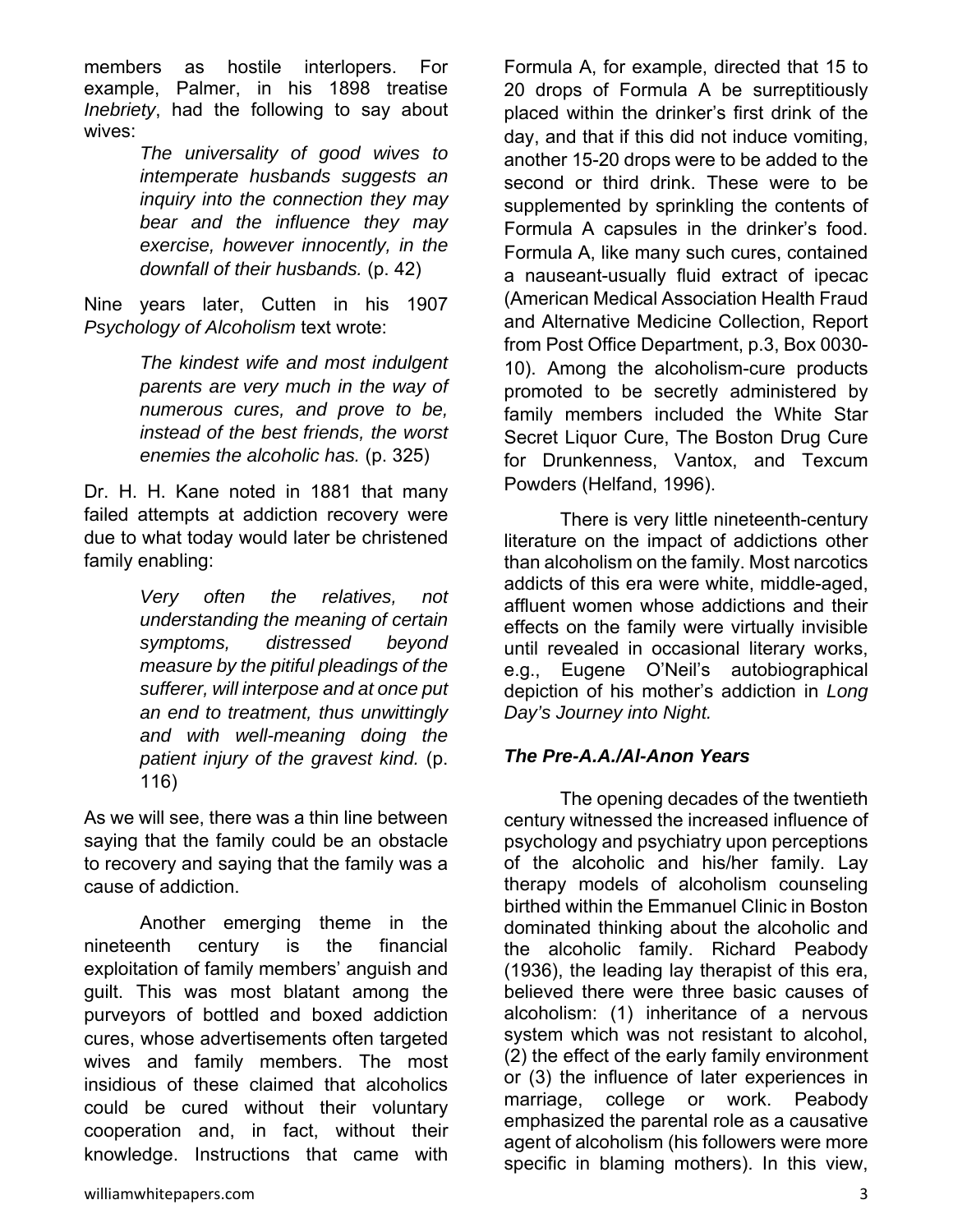maternal domination (and a shy, despondent father) led to feelings of inferiority and nervousness, which, in turn, induced alcoholism.

 The pioneers of the psychological therapies for the treatment of alcoholism that emerged in the 1930s generally viewed the family of the alcoholic as a nuisance or a threat. The views of Strecker and Chambers (1938) are typical. They noted the wounded pride wives experienced as a result of successful therapy, noted wives' efforts to sabotage treatment to reassert their power and control, and complained of having to deal with the wife's "childish resentments." The goal of working with the family in their view was not engaging the family's involvement but obtaining an agreement for noninterference in the alcoholic's treatment.

 Psychoanalysts of the 1930s and 1940s shared similar views. Knight (1938), for example, regularly noted the lack of cooperation with and outright sabotage of treatment by the family. Therapist vacillated between including and excluding family members from the treatment process. Some therapists also demanded abstinence from the family members (Jellinek, 1942). Moore and Gray, in a 1937 article on alcoholism, talked about the need for educating the alcoholic's family and noted: "the person with the greatest need of psychiatric treatment is the marital partner who has *not* become alcoholic" (pp. 381-388).

 What is striking in the opening decades of the twentieth century is the utter silence of family members. While they are described in great clinical detail, there are few first person voices conveying their vacillation between hell and hope.

## *Al-Anon*

 Alcoholics Anonymous began as a family affair, with alcoholics and their family members attending group meetings together, but the voices of family members were heard only indirectly in these early

years (the section of the book Alcoholics Anonymous, entitled "To the Wives" was written by A.A. co-founder Bill Wilson). In the 1940s, wives (and later, wives and husbands) of A.A. members began to band together for mutual support in such places as Long Beach California, Richmond Virginia, and Chicago Illinois. A close reading of early editions of the *A.A. Grapevine* reveals the considerable family activity that was underway. Family members of San Diego California A.A. members organized themselves as "Alcoholics Anonymous Associates" in May of 1946. It was there that the practice of spouses joining an A.A. affiliated support group *before* their partners joined A.A. began. A May 1947 *Grapevine* article noted regular meetings of a Family Groups in San Pedro and Sugar Hill California. The former was noted to have held annual open meetings that were used to educated doctors, judges, and welfare workers. In July of the same year, an article noted the formation of a "Non-A.A. Group" (N.A.A) for family members in Austin Texas. A similar group, referring to itself as the "A.A. Auxiliary" (A.A.A.), was formed in Rome, Georgia in July of 1947. The founding of another "Non-A.A. Group" in Rochester New York was announced in July of 1948. The Rochester group was the first noted in the *Grapevine* to have adapted the Twelve Steps for use by the husbands and wives of alcoholics. Their first step read: "We admitted we were powerless to help the alcoholic." Formal groups of the wives of A.A. members began to spread, meeting under such other names as A.A. Helpmates, Al-Anon, Alono, and Onala (*A.A. Grapevine*, 1947-1963). The growing number of these groups and their request to be listed in the *A.A. Directory* posed a growing question about the relationship between the family groups and A.A. itself (*Living With an Alcoholic*, 1980). To recognize this growing movement and to clarify its relationship to A.A., Lois Wilson and her friend Anne B. set up a service office in 1951 to support the groups. Their announced goals were: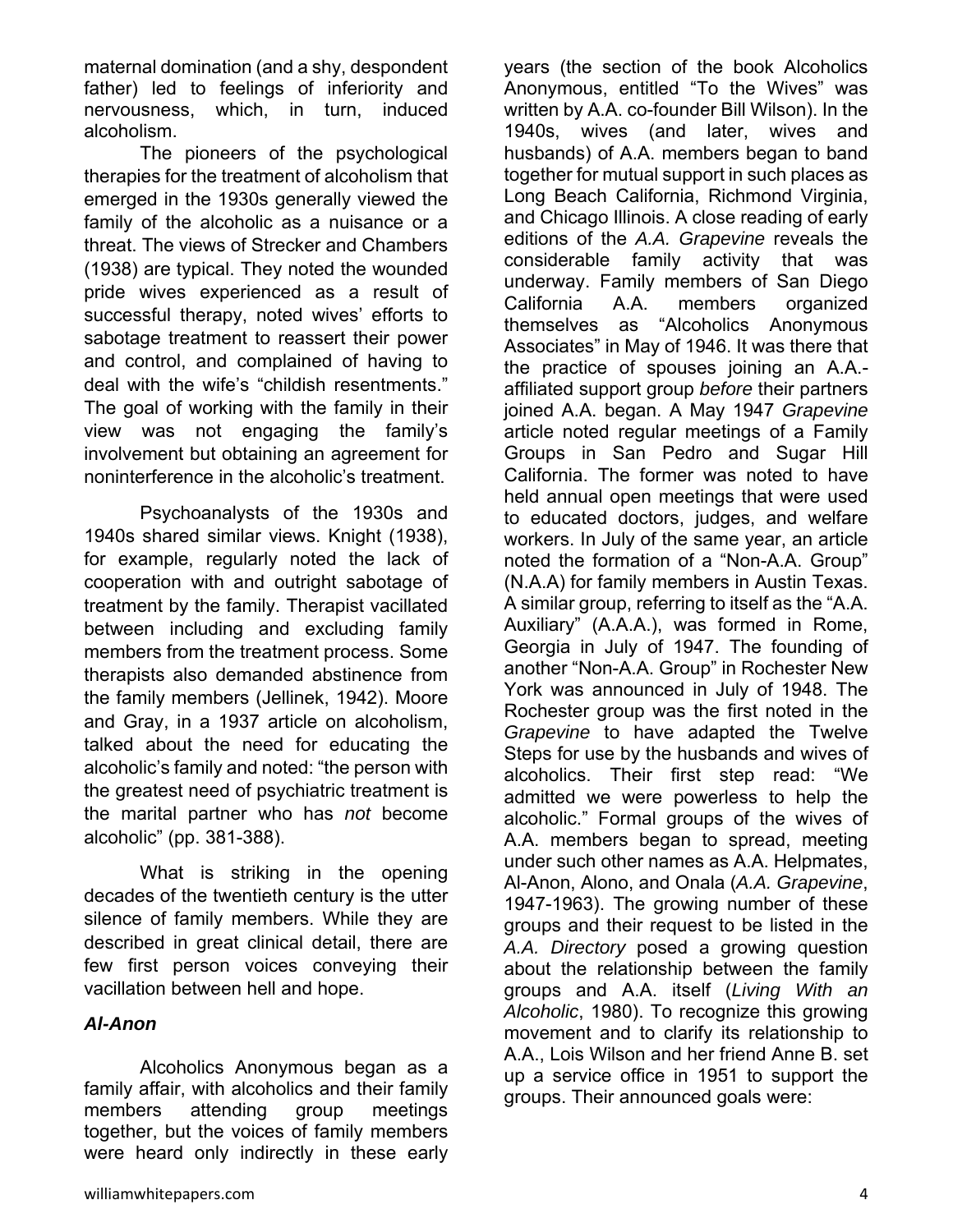- 1. To give cooperation and understanding to the A.A. at home.
- 2. To live by the Twelve Steps ourselves in order to grow spiritually along with our A.A.
- 3. To welcome and give comfort to families of new A.A.

They chose the name Al-Anon Family Groups and began responding to information requests from family members, requests that were arriving at A.A. headquarters. In the early days, they called themselves the Clearinghouse Committee, and in 1954, they incorporated as Al-Anon Family Group Headquarters, Inc. Just prior to incorporation, Henrietta S. became Al-Anon's first General Secretary/Executive Director (*Al-Anon: Then and Now*, 1986). Responding to the need for more familyoriented literature, Lois began working on a pamphlet that, with the help of Bill Wilson and editorial assistance from Margaret D. and Ralph P., became the book, *The Al-Anon Family Groups*. The first mimeographed copy of this book made its appearance at the 1955 A.A. International Convention in St. Louis.

Al-Anon meetings and literature evolved from a focus on the alcoholic to the emotional and spiritual health of Al-Anon members. As Lois Wilson (1994) has noted:

> *I suppose the seeds of Al-Anon actually germinated when the families of early A.A. members first felt the stirrings of their own regeneration, and began to do something about it*  (p. 172).

Another family milestone was the founding of Alateen in 1957, which provided a support group structure for persons 12 to 20 whose lives had been affected by alcoholism.

 Al-Anon and Alateen constitute a historical milestone in their focus on the needs of the alcoholic's family members. When pondering the single most important lesson she had learned in Al-Anon, Lois Wilson later stated simply:

> *…we cannot change another human being-only ourselves. By living our own lives to the best of our ability, by loving deeply and not trying to mold another to our wishes, we can help not only ourselves but that other also.*  (Wilson, 1994, p. i)

Bill Wilson wrote about the dynamics of the alcoholic marriage at length in the 1952 publication *Twelve Steps and Twelve Traditions*. Here he described how alcoholism turned the alcoholic into a "sick and irresponsible child" and the nonalcoholic spouse into a resentful mother-a method of caring that the alcoholic "alternately loves and hates." Bill went on to describe how this fixed pattern is disrupted by sobriety and how the spouse may resent that A.A. has been able to do what his or her efforts could not and that the marriage in early recovery is often characterized not by grateful bliss but by blame and strain (Twelve Steps and Twelve Traditions, 1981). What Al-Anon provided was guidance through this reconstruction of intimate relationships in the transition from alcoholism to recovery.

While Al-Anon introduced family perspectives that would later exert significant influence on the treatment of alcoholism, family perspectives on and involvement in narcotic addiction treatment during the middle-twentieth century were plagued by problems of distance. Those addicts treated at Lexington and Ft. Worth, the two federal public health hospitals that opened in the 1930s, came from all over the United States. The lack of community-based treatment resources meant that family members were rarely involved in the treatment process. There is a striking absence of family perspective in the addiction literature during this era. References to family in the literature are drawn primarily from addict self-report of his/her family circumstances.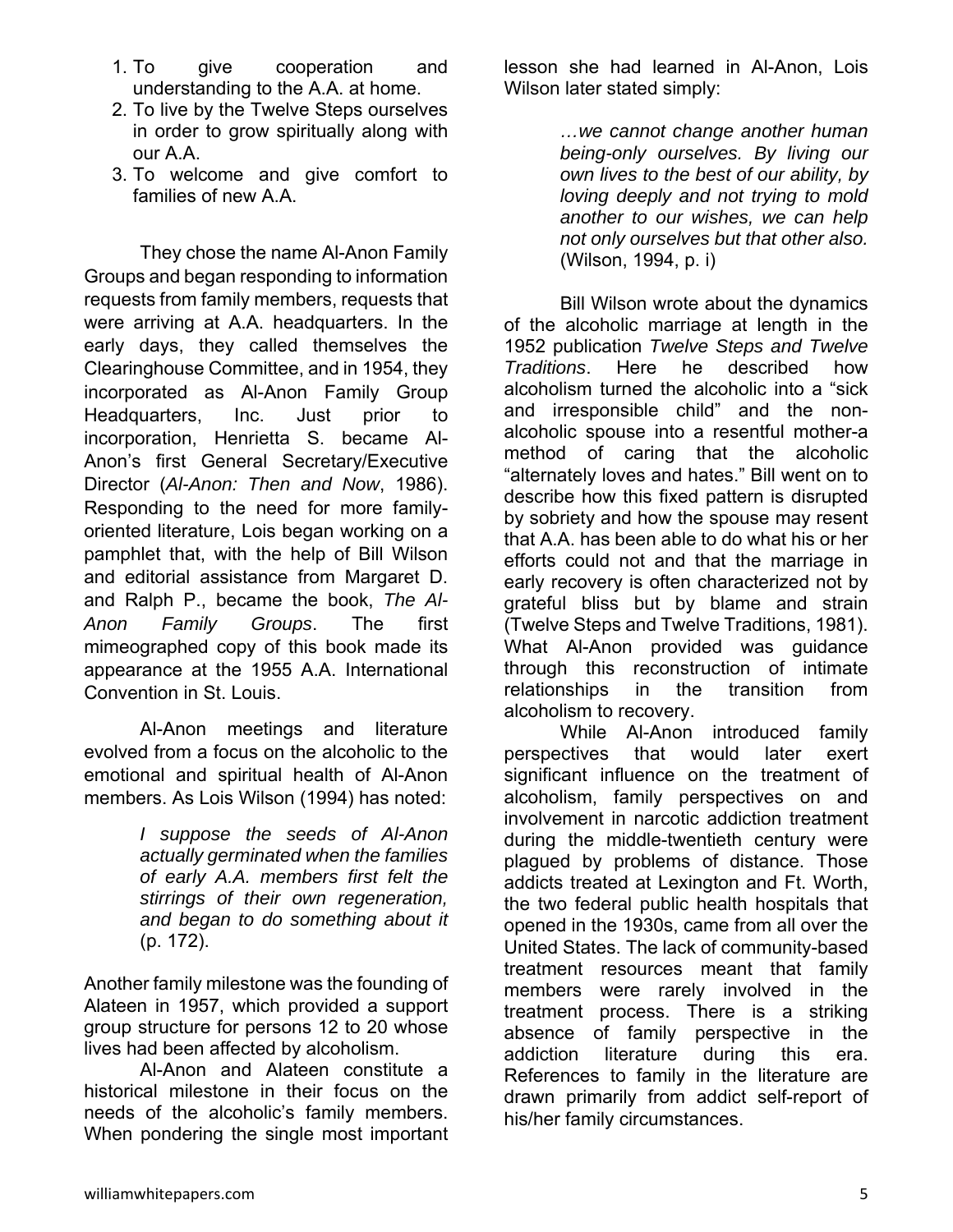## *Family Advocacy and the Modern Alcoholism Movement*

 In 1944, Marty Mann, the first woman to achieve sustained sobriety in A.A., founded the National Committee for Education on Alcoholism (Mann, 1944). Mann's goal was nothing short of changing how America viewed alcoholism and the alcoholic. To achieve that goal, Mann organized local affiliates across the country who provided alcoholism-related information and education, worked to open hospital doors for detoxification, and encouraged the development of alcoholism treatment and convalescent centers. Family members impacted by alcoholism and blessed by recovery played important roles in this advocacy movement that laid the foundation of modern addiction treatment.

## *Understanding the Alcoholic Family as a System (1950s and 1960s)*

Family perspectives in the 1950s shifted from looking at the alcoholic and the alcoholic spouse as individuals to looking at the alcoholic couple as a dynamic system. The focus on the alcoholic wife had shifted to a focus on the alcoholic marriage. Of particular interest was the process through which the male alcoholic and his wife struck an "interpersonal bargain" to get personal needs met and maintain some degree of homeostasis in the face of alcohol's assault on the marital relationship. A milestone in this shifting view was the publication of Joan Jackson's 1954 article, "The Adjustment of the Family to the Crisis of Alcoholism" in the *Quarterly Journal of Studies on Alcohol*. Jackson went on to study how alcoholism elicited a wide variety of developmental problems in children of alcoholics (Jackson, 1964). The growing interest in family dynamics during the 1950s and 1960s was evident in the publication of new educational materials such as *Alcoholism: A Family Illness* (a Smithers Foundation publication) and new Al-Anon pamphlets such as *The Stag Line, What's Next? Asks the Husband of an Alcoholic, My Wife is an Alcoholic,* and

*Al-Anon IS for Men* that recognized the needs of men married to alcoholic women.

 The focus of family studies evolved through several stages: the alcoholic wife, the alcoholic marriage, concurrent group therapy of alcoholics and their wives, multiple couple and multiple-family group therapy approaches, concurrent inpatient/residential treatment of the alcoholic and the alcoholic spouse, and speculations on the nature of the alcoholic family as a dynamic system. What came out of these studies was the concept of "coalcoholism"-the extension of the disease process to those people, particularly the spouse, who were most intimately involved with the alcoholic.

 There are two underlying themes that permeate family studies of addiction in the 1950s and 1960s. The first are studies that document the adaptations that occur within the family in response to addiction and the addiction-related deterioration in role performance of a family member. The second is a suggestion that the marital or family environment is actually an agent in initiating and sustaining addiction. The former studies depict members as innocent victims; the latter depict family members and particularly the wife of the male alcoholic as an "etiological agent" or a factor "complicating the illness." Jackson (1962), and more recently Chaudron and Wilkinson (1988), have reviewed professional literature that not-so-subtly implied that the pathology of alcoholism was rooted not in the alcoholic man, but in his wife. (This literature was strangely silent on the husbands of alcoholic women.)

 Alcoholics' wives were increasingly depicted as having chosen alcoholics in order to meet their own dependency needs. Two separately authored articles illustrate this view. In the first article, Thelma Whalen (1944, pp.632-641) described the wives of alcoholics she counseled at a family service agency in Dallas Texas. She noted that "the wife of the alcoholic has as poorly integrated a personality as her husband" and that the wife, as surely as the alcoholic, was responsible for creating the marriage and the "sordid sequence of marital misery" that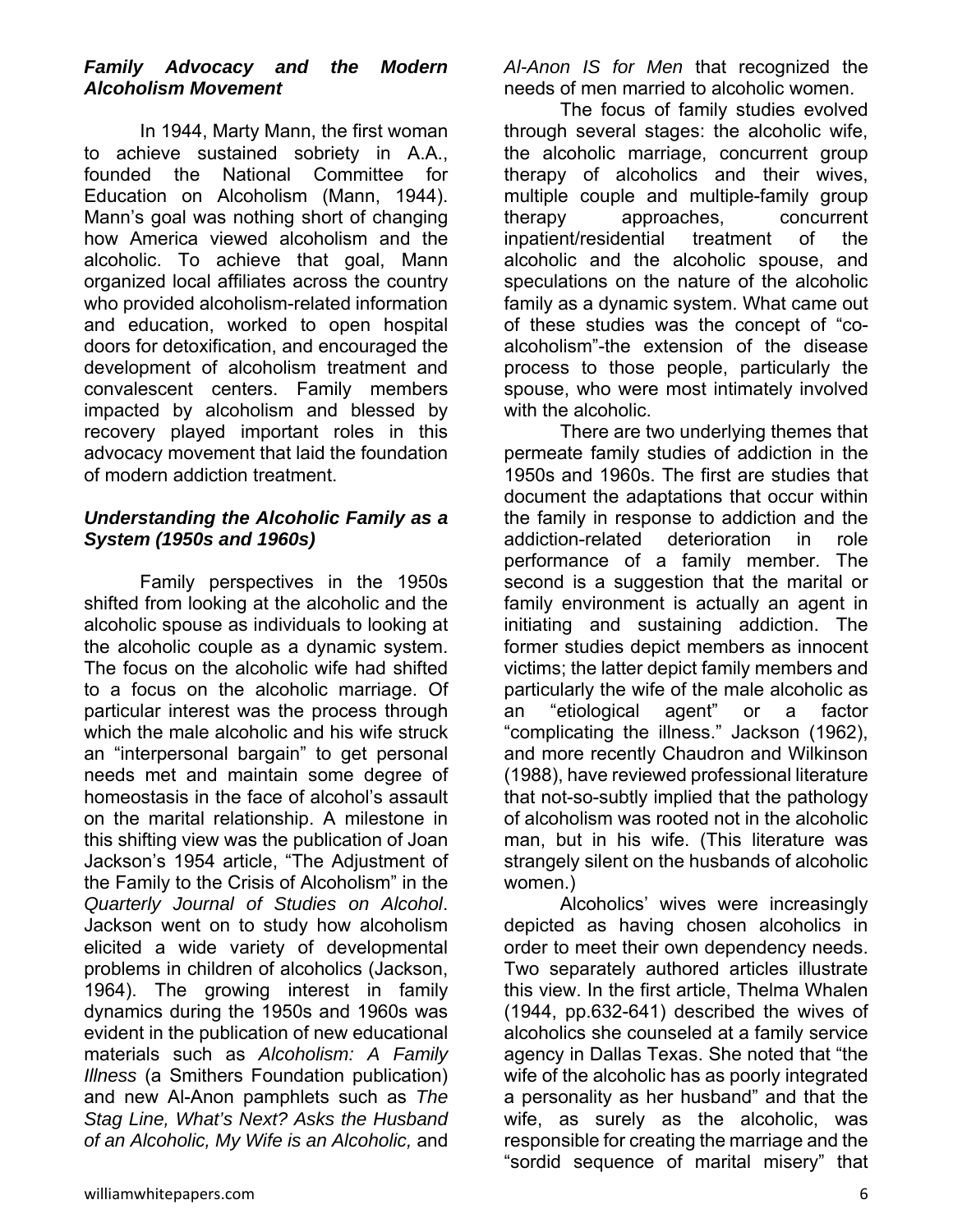followed. Whalen describe alcoholics' wives as falling into one of four styles: (1) Suffering Susan, whose marriage and loyalty to the alcoholic was related to her need for selfpunishment, (2) Controlling Catherine, who chose the alcoholic because of his inferiority and her own need to dominate, (3) Wavering Winnifred, who stayed with her alcoholic husband out of her need to be needed, and (4) Punishing Polly, whose relationship with her alcoholic husband was comparable to that of a "boa constrictor to a rabbit." In the second article, Samuel

Futterman (1953) described the prototypical wife of an alcoholic as an inadequate woman who gains ego strength only in relationship to her husband's weakness. Futterman accused the alcoholic's wife of maintaining her "illusion of indispensability" at her husband's expense by inciting his drinking episodes. He noted that it was only through such behavior that the wife could escape the depression she experienced during the periods in which her husband was sober and adequately functioning.

 The general profile of the alcoholic wife depicted in this early literature was that of a woman who was neurotic, sexually repressed, dependent, man-hating, domineering, mothering, guilty and masochistic, and/or hostile and nagging (Day, 1961). The typical therapist's view of the wife of the alcoholic was generally one of "I'd drink, too, if I were married to her" (Reddy, 1971, p.1).

 Al-Anon not only provided a sustained source of support to family members affected by alcoholism, but also brought together in one place a large enough pool of alcoholic wives to allow researchers to begin to test some of their propositions regarding these women's supposed pathology. By the early 1960s, objective studies began to call into question the 1950s portrayal of the alcoholic wife as having selected and remained with her husband out of her own deep emotional disturbance (Corder, Hendricks, & Corder, 1964).

 Wives were not alone in being blamed for the alcoholism of their mates. Day, in her 1961 review of the alcoholism literature also noted a body of opinion suggesting that the

etiology of male alcoholism could be found in the alcoholic's family of origin, particularly within the mother-son relationship. This literature emphasized the degree to which maternal domination and overindulgence created the future alcoholic's low tolerance for pain and frustration and stifled his ability to become independent and responsible. Other contributing factors in the family included a stern, autocratic father and conflicting maternal and paternal attitudes toward drinking (Day, 1961). Marking the continuity of this tradition, parents were consistently blamed as their children began illicit experimentation in the 1960s. It was in this context of blame that family therapy emerged as a primary mode of treatment for adolescent substance use disorders (Edwards & Steinglass, 1995; Liddle & Dakof, 1995).

## *"Family Programs" (1950s-1970s)*

 Most significant in the 1950s and 1960s were the emergence of explicitly family-oriented alcoholism treatment models, such as the outpatient counseling approach developed at Johns Hopkins Hospital that utilized parallel group therapy processes for alcoholics and their wives. One of the earliest family-oriented inpatient treatment approaches was initiated in 1965 at the Sandstone Hospital in Minnesota. Dr. Charles Cooper created a "Family-In" program in which families of alcoholic patients came to Sandstone for two to three days of residential, family-focused treatment (Richeson, 1978). Two other programs, Lutheran General Hospital in Illinois and Hazelden in Minnesota also experimented with residential "family week" and "family weekend" programs in the 1960s.

At Lutheran General, the original goal was to have family members live in apartments above Lutheran General's Alcoholism Treatment Center (ATC) so that they could fully participate in treatment, but these plans were abandoned when insurance companies refused to pay for the extra expense that was incurred. In spite of this setback, efforts to increase family involvement in treatment at Lutheran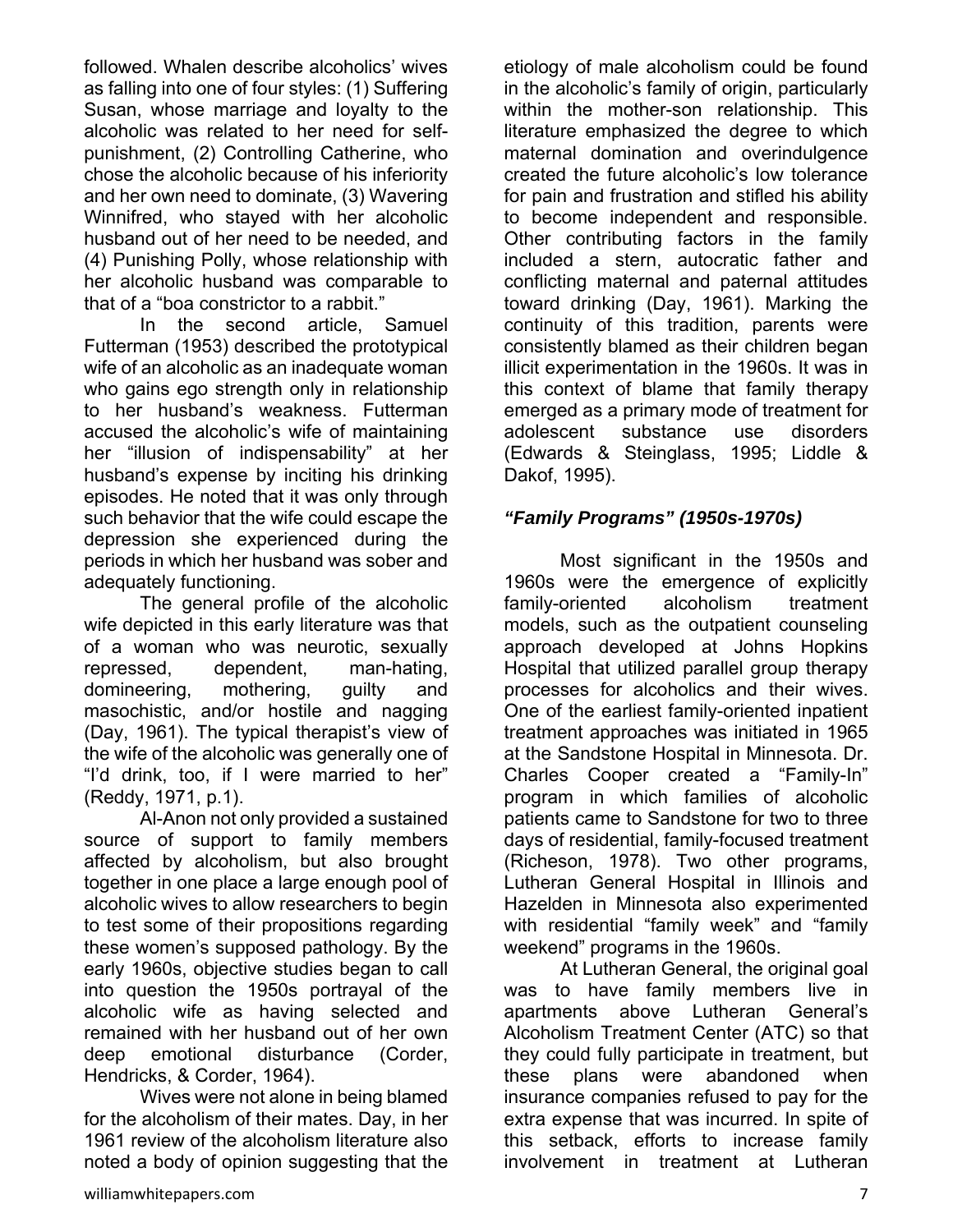General continued through the early years. An early "family night" program consisted of a lecture/discussion group. In 1978, a halfday Saturday program using Al-Anon volunteers was added, and in 1979 a formal Family Treatment Program was implemented, consisting of a three-day offsite residential retreat. Later iterations included a residential weekend model. Lutheran General's response to the families of alcoholics had two phases. The first phase was to seek family involvement because of the ways in which family members could enrich the alcoholic's treatment experience. The second phase, which began to emerge in the mid-1970s, was the recognition that family members needed and deserved treatment and support services in their own right.

 A key source of family advocacy was the staff hired to work in the ATC who had extensive prior Al-Anon experience. The initiation of a formal alcoholism counselortraining program increased the involvement of Al-Anon members in the ATC. A.A. and Al-Anon members, many of them volunteers, enrolled in the training program and formed a pool from which new counselors could be hired. As the number of people with Al-Anon experience and a family-oriented perspective on alcoholism recovery increased at Lutheran General, these perspectives became integrated into Lutheran General's clinical training and public education programs.

 The conceptualization of addiction as a "family disease" opened the door to exploring how this disease altered family structure (roles and subsystem interactions), family rules, family rituals, and the family's boundary transactions with the outside world. Studies of how alcoholism disrupted family rituals (e.g., meals and holidays) concluded that the disruption of such rituals increased the likelihood of intergenerational transmission of alcoholism (Wolin, Bennett, & Noonan, 1979).

 The popularization of transactional analysis (TA) theory and techniques in the 1970s again shifted the focus from the effects of alcoholism on the family to the role of the family in the etiology of alcoholism.

Within in the TA framework, alcoholism is the product of disordered family and social communication. Steiner (1971) posited three alcoholic roles or games: "Drunk and Proud," "Lush," and "Wino." Each of these games, as described by Steiner, involved manipulating others into the roles of persecutor, patsy, connection or rescuer. The games provide a guilt-free means of expressing aggression, an avoidance of overt anger, a projection of blame, and social attention. It was Steiner's belief that such roles could be revealed and changed through the process of therapeutic self-examination.

## *Denial, Enabling and Family Intervention (1970s)*

 A major corollary of the proposition that alcoholism is a family disease was that family homeostasis was maintained through the mechanisms of denial (portrayed metaphorically as the elephant in the living room that no one acknowledges) and enabling (any actions which prevent the alcoholic from experiencing the consequences of their drinking behavior). A further corollary was that acknowledging the problem and adopting a pattern of tough love could speed up the day when the alcoholic "hit bottom" and initiated recovery. Reverend Vern Johnson felt there had to be a better way to intervene in alcoholism than to sit and wait for the alcoholic to hit bottom. He developed a technology of family intervention through which the bottom could be raised to meet the alcoholic. He pioneered the use of a loving confrontation between the alcoholic and those who cared for the alcoholic to precipitate a crisis that most often resulted in the alcoholic's entry into alcoholism treatment. This concept was spread through a charitable foundation (the Johnson Institute) and through Johnson's publications, e.g., *I'll Quit Tomorrow* (1973/1980), which sold more than 100,000 copies.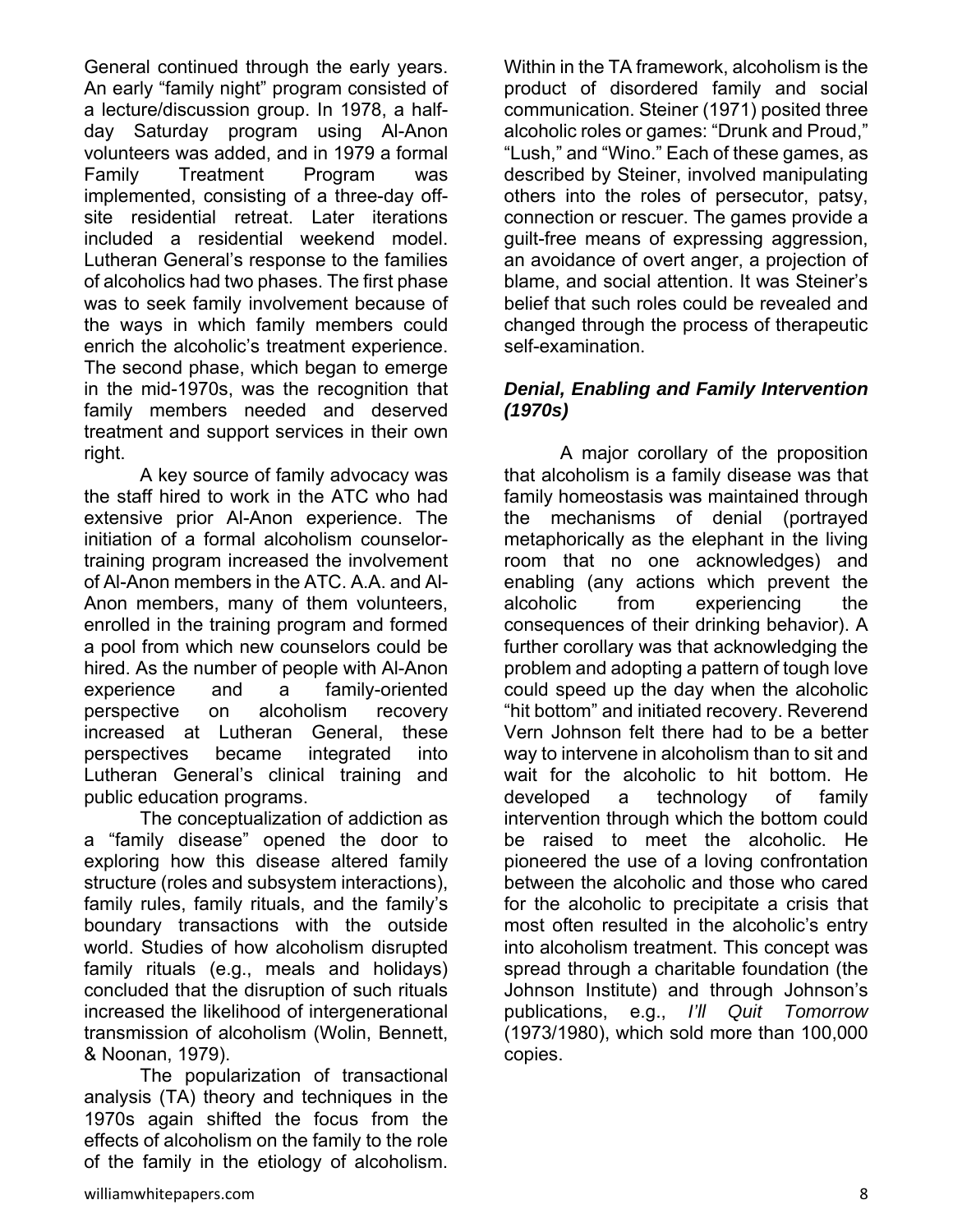## *The Family/Children of Alcoholics and the Codependency Movement (1980s)*

 Two overlapping movements emerged in the 1980s. The first focused on the special needs of children of alcoholicsan exploration that led to the concept of "coalcoholism" or "para-alcoholism" (Greenleaf, 1981). During the early to middle 1980s, the work of Claudia Black and Sharon Wegscheider-Cruse graphically depicted the psychological and developmental consequences of parental alcoholism on children and catalogued how these consequences continued to affect children of alcoholics in their adult lives (Black, 1982; Wegscheider-Cruse, 1985). This marked a significant shift, in which the alcoholic's family members were viewed, not simply as sources of support for the alcoholic's recovery, but as patients in their own right, who suffered from a condition that required treatment and support services. This transition gave rise to a new clinical specialty within the psychotherapy and addictions fields-counseling children and adult children of alcoholics- and gave rise to a broader social-support movement. Adult Children of Alcoholics (ACOA) groups were formed within Al-Anon-some 1,100 by 1986-and the National Association for Children of Alcoholics (NACoA) organized more than 1,500 local groups between its founding in 1983 and 1990 (Brown, 1995).

 As this movement took off, the extension of these findings to children and adult children who had been raised in other types of dysfunctional families marked a transition between the concept of coalcoholism and the newly emerging concept of "codependence." The writings of Karen Horney, Erich Fromm, and other psychologists were used to create the concept of codependency (Melody, Miller & Miller, 1989). Dr. Timmen Cermak (1986a, b) conceptualized codependency as a "disease," proposed criteria for its medical diagnosis, and advocated that the major insurance carriers reimburse treatment of this disease. Addiction treatment programs began offering codependency treatment tracks and extending stays of alcoholics and addicts in treatment because of their "ACOA issues" or "codependency issues." Melodie Beattie launched a veritable social phenomenon with the 1987 publication of her book *Codependent No More.* She later defined five "core symptoms" of codependency: (1) difficulty experiencing appropriate levels of self-esteem, (2) difficulty setting functional boundaries, (3) difficulty owning our own reality, (4) difficulty acknowledging and meeting our own needs and wants, and (5) difficulty experiencing and expressing our reality moderately (Melody, Miller and Miller, 1989). Adding fuel to this movement was the publication the following year of John Bradshaw's *Healing the Shame That Binds You* and his highly popular PBS television series that was based on the book. A whole nation seemed to be riveted on the exploration of the "dysfunctional family" and on the extension of this concept to the workplace, and to society as a whole. This new movement also spawned its own Twelve-Step adaptation, Co-Dependents Anonymous, which by 1990 had more than 1,600 registered groups (Makela, Arminen, Bloomfield, Eisenbach-Strangl, Bergmark, Kurube and others, 1996).

 The ACOA and codependency movements left many legacies. For the first time, children and adult children of alcoholics were admitted as primary patients and given a primary diagnosis as well as their own individualized treatment. These movements gave many people a heightened understanding of their own family-of-origin experiences. If there is a clear legacy from the ACOA movement it is the experiential understanding that childhood trauma can unfold developmentally within three domains of adult life: emotional turmoil, disorders of perception and thought, and self-destructive behaviors. The codependency movement did bear unanticipated fruit via an ideological and financial backlash that hurt the movement itself and the broader addiction treatment community from which it had been spawned.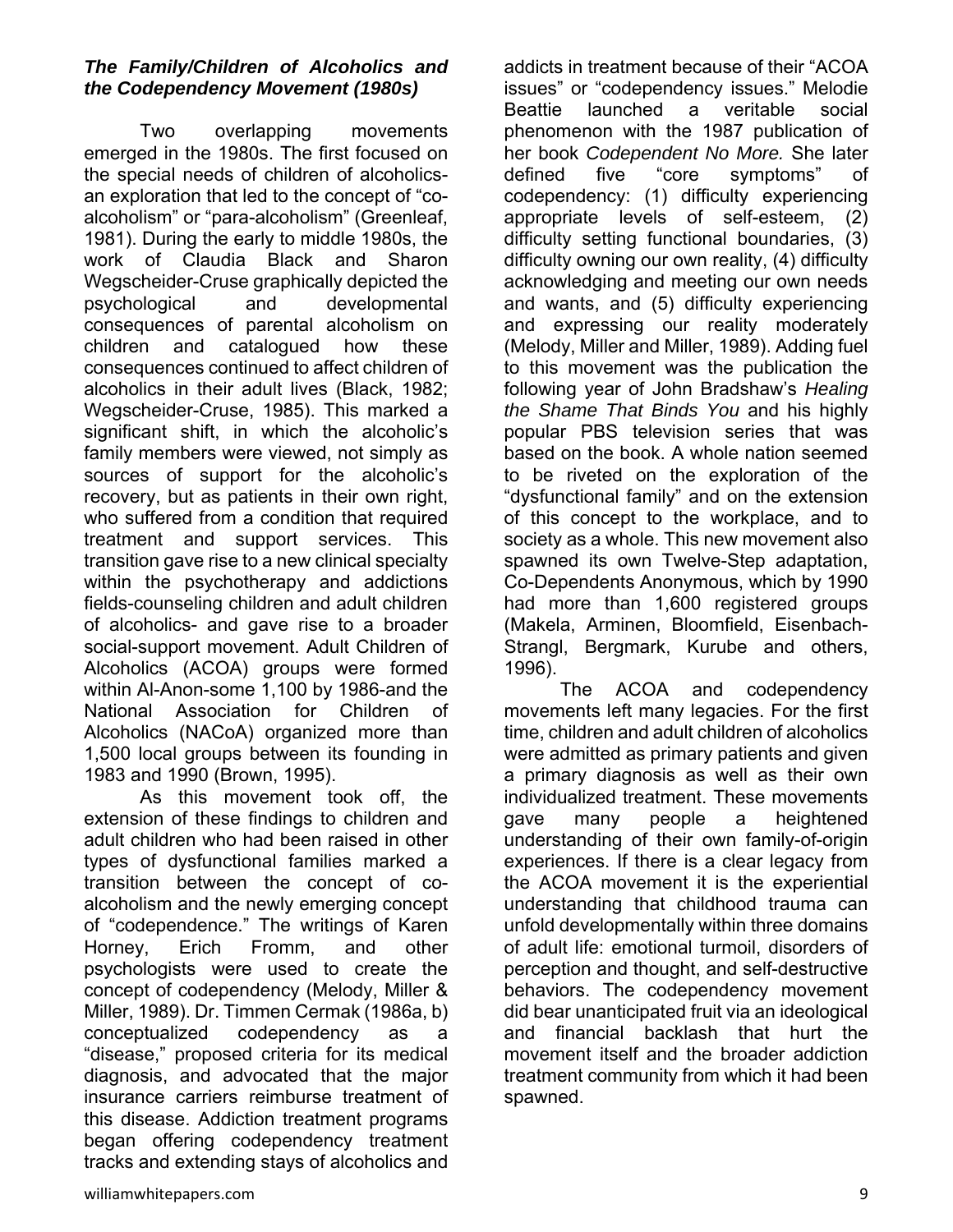# *The Codependency Backlash (1990-1995)*

 The backlash against the concept of codependency and its commercialized applications came from many quarters (Katz & Liu, 1991; Kaminer, 1992; Travis, 1992). The most strident criticisms included the following:

- The definitions of codependency are so inclusive as to lack any clinical utility.
- The symptoms of codependency inordinately target women have been raised to cultivate; codependency turns social pathology into psychopathology. Energy is turned toward inner healing rather than political activism and environmental change.
- By defining the problem of "women who love too much" as one of psychopathology, we fail to hold abusive men accountable for their neglectful, demeaning and violent behavior.
- The movement sets up a milieu in which women bond out of their weakness rather than their strength (Kasl, 1992).
- The movement infantilizes its members as "Adult Children" and traps them at an immature stage of development.

In the end, it was not philosophical debate but economics that doomed the codependency movement. An aggressive system of managed behavioral health care led to a rapid erosion of first the length of treatment and then an erosion of the number of private and hospital-based addiction treatment programs. In that change, many family programs disappeared. Insurance companies, observing the ever-widening conceptual net of codependency, reasonably concluded that it would be financial suicide to provide coverage for a disease that apparently almost everyone had. These companies backed away from coverage of codependency treatment during the same period in which they began to impose severe restrictions on coverage for the treatment of alcoholism and other addictions.

## *Family Recovery Research: The New Frontier (Late 1980s-1990s)*

Since 1989, Drs. Stephanie Brown and Virginia Lewis have worked to construct the developmental stages of family recovery from addiction. Their preliminary findings challenge the prevailing expectation that families can rapidly move toward health with the initiation of alcoholism recovery. They found in their research that the emotional turbulence within the family produced by addiction continues well into the first three to five years of recovery. Family recovery begins with what are, in essence, individual recoveries of its members. Without "holding environments" to sustain these individual recoveries until couple and family relationships can be reconstructed, the risk of collapse and disintegration of the family is quite high. Children older than twelve may have great difficulty participating in this family-making at a time they are moving toward individuation and separation from the family. A major implication of this research is the notion that children and families go through a "trauma of recovery"-a readjustment of expectations required by their continued psychological isolation from the addicted parent going through early recovery (Brown, 1994). Continued research on families in recovery is likely to reveal the diversity of family addiction and recovery experiences. The response of families to alcoholism and other addictive diseases is not a homogenous one that can be depicted in a single reductionist model. The diversity of family life is as wonderful in its capacity for resilience as it is sometimes horrifying in its capacity for cruelty. Each family must be its own model. Intervention into families must by characterized by gentleness and humility rather than by clinical arrogance born of knowing THE truth about the impact of addiction and recovery on the family.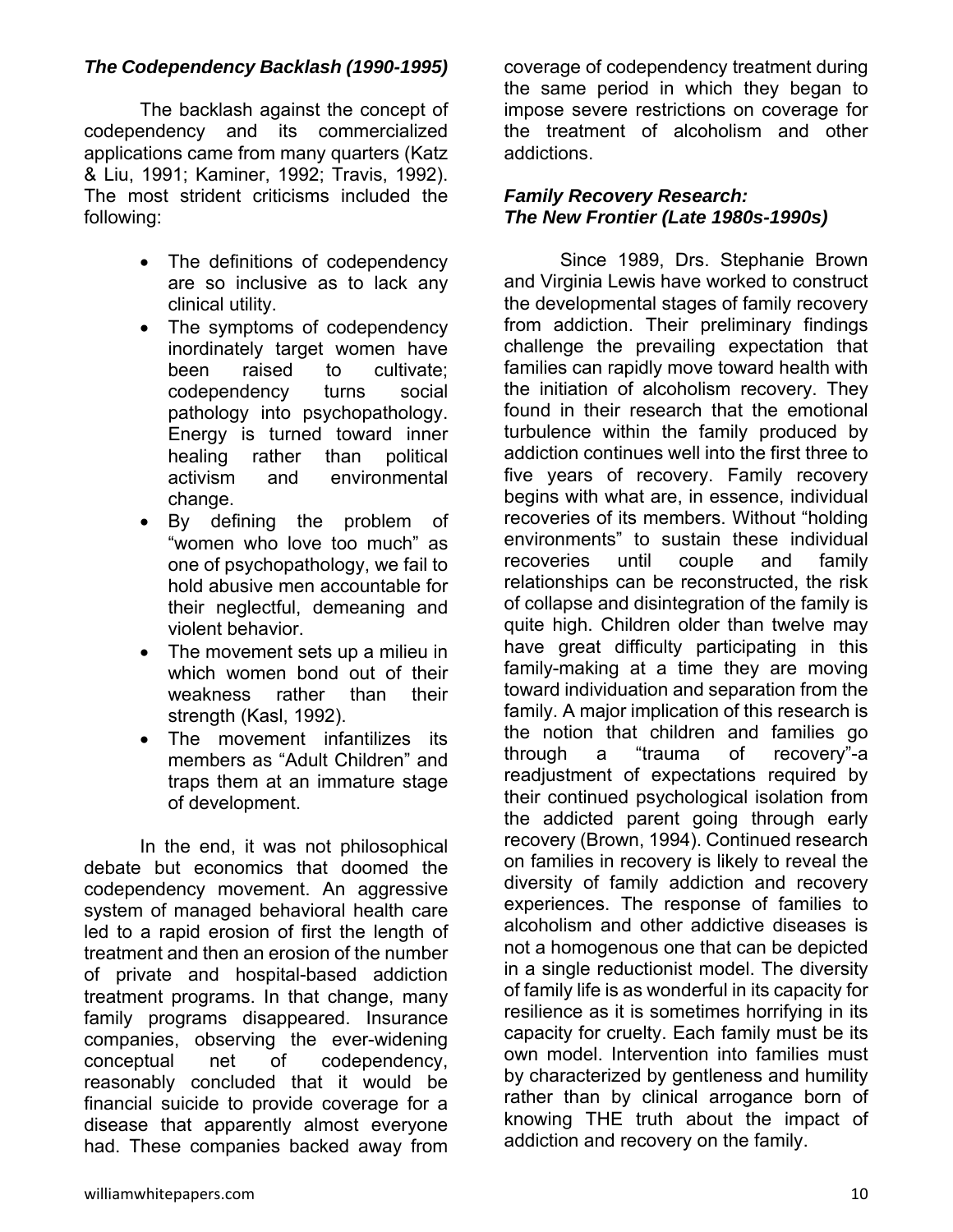## *Evolution of Family-Oriented Treatment*

Family treatment evolved through several overlapping stages in the modern era: referral of wives to Al-Anon, groups for wives of alcoholics, conjoint marital therapy, residential or outpatient family education, and primary treatment for family members that focused on their individual recovery. Another nuance that emerged in family programming in addiction treatment programs in the past 20 years was the effort to break intergenerational patterns of alcohol- and other drug-related problems. These efforts, particularly those that emerged in programs designed to treat addicted women with histories of child neglect and child abuse, began with simultaneous but separate interventions with addicted mothers and their children, then focused attention on enhancing the health of the family as a unit. Combining treatment services for parents and children, parenting training, and family therapy, they sought to decrease the likelihood that the children of today's clients would recapitulate these problems as they moved into their own adolescence and adulthood (White, Woll, & Webber, in press).

## *PART II*

## *FAMILIES AND THE NEW RECOVERY ADVOCACY MOVEMENT*

 The 1980s and 1990s witnessed significant changes in the cultural perception of people with severe and persistent alcohol and other drug problems. Such problems were re-stigmatized (positive images of addiction and recovery, e.g., First Lady Betty Ford, were replaced by images that evoked fear and pessimism), demedicalized (redefined as moral problems rather than medical problems), and recriminalized (persons with these problems were transferred from systems of compassion and care to systems of control and punishment). In response to these new changes, grassroots recovery advocacy organizations began to again organize to change how America viewed addiction and those

## *The Experience of Family Members as Advocates*

 To develop a better understanding of the role of family members in this new recovery advocacy movement, the authors conducted and analyzed the results of five focus group meetings of individuals whose families had been impacted by addiction and/or recovery. The meetings were hosted by the Connecticut Community for Addiction Recovery. The focus groups were conducted in the communities of Hartford, CT, Wethersfield, CT, New Haven, CT, Springfield, MA, New City, NY between the summer of 2002 and the spring of 2003. A total of 56 family members participated in the focus groups. Each focus group lasted approximately 2 hours. The members of each focus group were asked to respond to the same set of questions related to family experiences with addiction, recovery and recovery advocacy.

 In the remainder of this paper, we will explore the experiences of family advocates in this new movement and end with a discussion of the future of family members as recovery advocates.

## *The Lived Experience of Stigma*

 Focus group members often opened with accounts of what it was like to live with the shame and stigma of addiction. Most striking in these accounts were repeated references to the silences that pervaded their lives-silences that grew out of a larger cultural silence about addiction.

> *I grew up in a small, French Canadian town in Northern Maine. There were and are so many alcoholics. Everybody knew our family and our situation (alcoholism), but yet nobody talked about it.*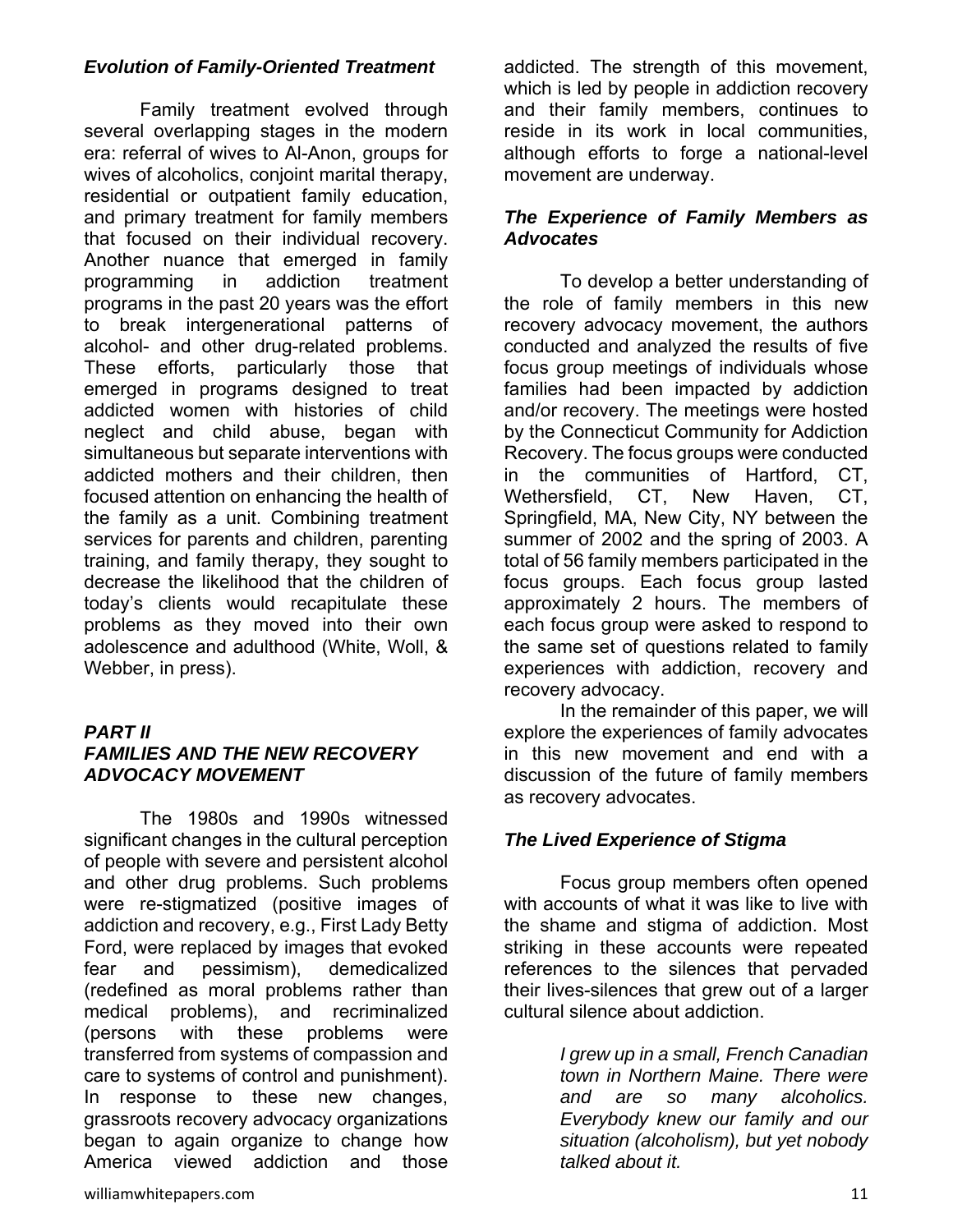*We were very good at keeping the secret (alcoholism). There was the shame and it was very powerful.* 

For some this shame was magnified by cultural stereotypes of who was and was not supposed to have alcohol and drug problems.

> *The problem wasn't alcohol; it was crack cocaine. Where we lived this was viewed as a problem of the intercity ghetto. When our own college-educated son in the suburbs developed this problem, it was really hard to talk to others about it. This was not something our family and friends could see happening in their world. It was our shameful secret.*

Such cultural silence made it very difficult for family members to come to grips with the reality of what was happening within their own families.

> *I thought, "My son can't be a heroin addict." When he went through treatment the first time, I thought, "Now he's fine." After treatment, I thought, "Okay, now we can all go back to normal." I didn't have a clue. I thought my son had a little problem-a little problem that went on to kill him.*

> *My son made something very clear to me some time before he died. I had always thought of junkies as these depraved guys on the streets, and my son said to me one day, "Mom I am that junky. Don't you understand that there isn't a difference between me and that guy?" That's when it really hit me! Today when I see some poor person strung out on the street, I remind myself that this lost soul has a family like mine somewhere. It is sad that people don't understand this.*

> *People would come to my house and see my son's picture, my son that passed away, and they couldn't*

*believe it when I told them that he died last year of a drug overdose. They couldn't believe that he was a normal boy who went fishing and grew up to have two children and a loving family. People think of junkies as people who don't have families that care about them. What no one understands is that these junkies are our sons and daughters and brothers and sisters.* 

The shame attached to female addiction was greater than that for males.

> *Maybe this gender thing is old fashioned, but for my mother, it was so much more treacherous for her. She only went to women's meetings. A lot of people knew because when things were bad with her, it wasn't the kind of thing you could hide. But there still wasn't the same kind of openness you see with male family members in recovery.*

> *I am proud of my father's addiction and recovery, but I have had a hard time discussing my mother's addiction and recovery, and my sister's addiction-related death.*

There were also differences noted between family experience and disclosure of that experience based on whether the addicted family member was in recovery or still using.

> *There is a big difference between talking about a family member in recovery and one who's active. When my sister was actively using, the shame was overwhelming. I didn't really want to get into it at all. Once there is the success of recovery, it is a whole lot easier. Then you feel you can share in the pride and success of recovery. But when it's going on, it's very hard. With all the things that addicts do, even with people who are close to you, you don't want to disclose the gory details.*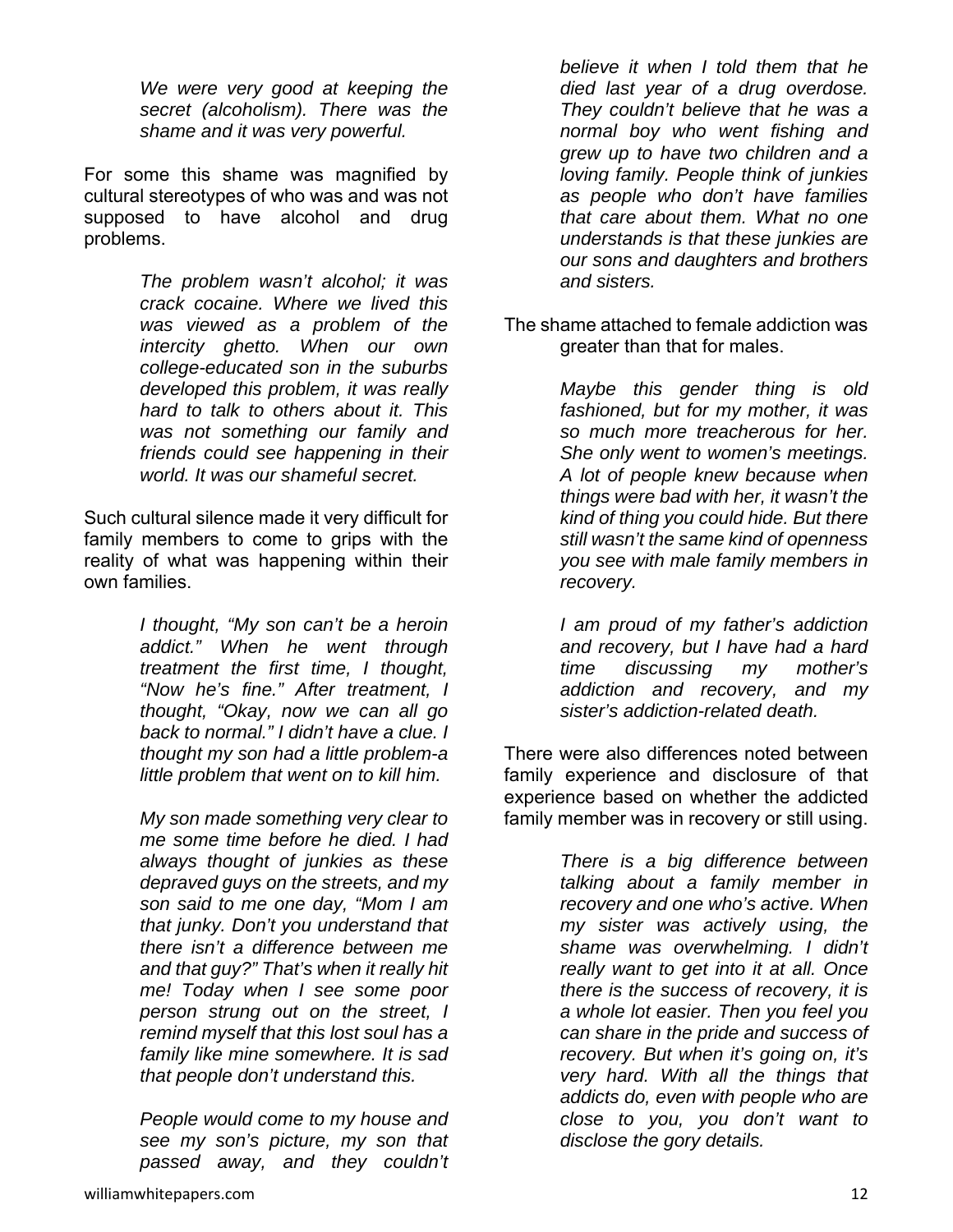It was often in encounters with professional helpers that family members had to first confront the reality of addiction within their families. Yet focus group members repeatedly talked about the shame they were made to experience within these same institutions.

> *You feel dirty when you're standing in the emergency room and your child is there for a drug overdose.*

> *Interacting with some professionals is like a belly punch. One of them said to me, "I know what to do with addicts: you should put them on an island like Alcatraz and drop food and guns to let them take care of themselves." He said this in front of me. I just wanted to go into another room and cry.*

> *If someone had died in a car accident, they would take the arriving family members to a room and talk to them in a comforting way. When we arrived after being told my son had died of an overdose, they said you better hurry and say your good-byes because the Medical Examiner is coming to pick up his body at midnight. It was like he was nothing-my 24-year-old baby. Nobody walked me in. Nobody got my mother a chair. There was no social worker. They didn't ask if they could call a priest. They didn't ask what funeral home we wanted contacted. Nobody was there to help. There was no privacy-we were out in the middle of the lobby. Nobody took us into a private room. There was nothing.*

One focus group member noted that procedures designed to protect those who are addicted even reflects this stigma.

> *Sometimes I get so angry at the system. One of the things that I think is so detrimental is that the professionals can't tell me whether my daughter is in treatment or not. You don't have to tell me personal information that she has disclosed; I*

*just want to know that she is there and is okay. I don't know where she is. She may be dead on the street. I've been concerned for 6 or 7 days. There is no other medical condition in which family members are so shut out and deprived of information. This is the only disease that even professionals can't talk about. I hope the removal of stigma will make it easier for those in my situation to get information about the status of our family member.* 

During such interactions, family members reported hearing more therapeutic pessimism than hope.

> *A number of professionals that know my daughter and about her addiction have told me that she is hardcore and that she will never recover. I can't say I don't believe them, but I refuse to believe them.*

## *Toward Family-Inclusive Recovery Language*

People recovering from addiction have evolved a language (e.g., recovering/recovered) and rituals (e.g., sobriety birthdays) to describe and celebrate their experience. Language and rituals for family members is much less defined. Some refer to themselves as "families in recovery" or a "family member in recovery," even though some focus group members felt such terms were ambiguous and confusing.

> *The term recovery is so broad it is hard to get handle on what we mean by it. The term doesn't capture the diversity of ways families experience addiction and the ways family members restore their own disordered health. I wish we could come up with a better term.*

> *I think my family members would be offended if they were known as a "family in recovery." It has a pejorative connotation.*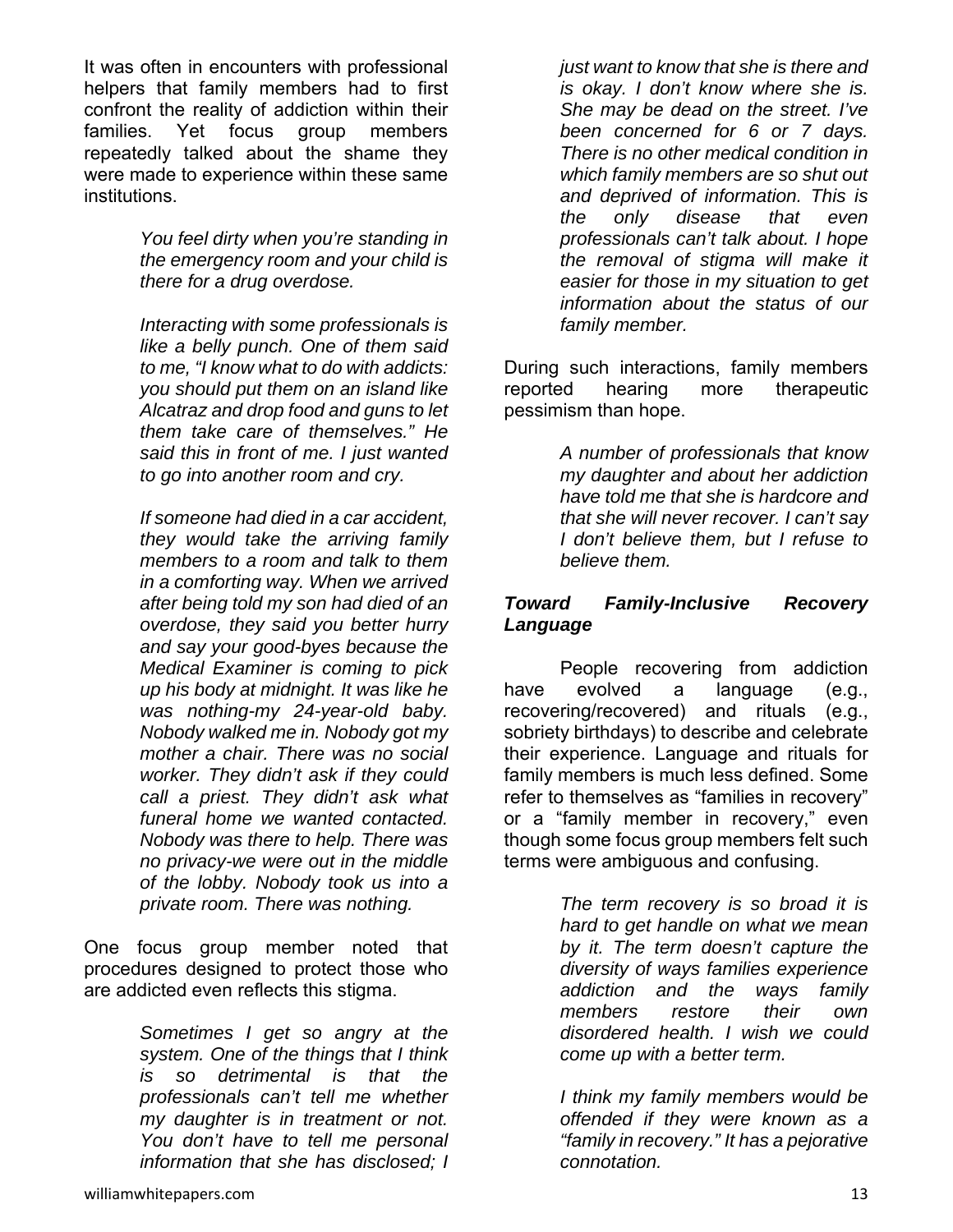*We could refer to ourselves as survivors of a family member's addiction or perhaps we could all wear a nametag that says "Caution: Family in Renovation."* 

Other family members found it difficult to apply the term when their loved one was still actively using.

> *The only time I'm in recovery is when my daughter is in rehab. That's because I sleep well and I know that she's being taken care of and doing something.*

 In the end, most focus group members felt comfortable with the term recovery but also felt family members should be able to select the term that best depicts their experience. They clearly see themselves as being in recovery, and they can pinpoint or approximate when they started on the road to recovery. They are interested in being equal partners with their formerly addicted loved ones in a recovery process and feel that use of recovery as a term for their experience enhanced understanding and acceptance by those in direct recovery from addiction. For some family members, the term recovery implies a retrieval of what was lost through addiction (e.g., trust, economic security, intimacy, laughter). For others, such as those whose family member died an addiction-related death, the term recovery implies the long process of grieving and healing.

 Persons recovering from addiction use the date that they stopped drug use as their point of recovery initiation and often celebrate that date similar to a birthday. Family members have much greater difficulty pinpointing the initiation of their own recovery process. Some use the recovery initiation date of their family member while others note a particular milestone in their own healing or growth.

> *It's a long time before you believe it's for real. My father used to celebrate his sobriety anniversary with coins*

*and all that stuff, but it wasn't until he got 7 or 8 years in that we started to believe it. I am not sure I can mark the date for me as a family member, but there clearly was a date when he stopped.* 

*You could pinpoint the period when you understood and stopped enabling, but I think that process is gradual. It's hard to pick a date. It's cumulative.* 

*Marking recovery by enabling alone would be difficult. Enabling is one of the hardest words to deal with. One day you think you're enabling and the next day you do the same thing and you're helping out.* 

*For me events have more of an impact than a date. His last rehab was very eventful for the both of us. I saw a change in him. The return of his soul is the only way I can describe it. The new place that he was at means more to me than any date. It's a developmental process.* 

 Another approach to defining recovery initiation for family members is to focus on the stage at which the member stopped reacting to the addicted family member and focused instead on their own needs and aspirations.

#### *The Decision to Keep or Break Silence: Responses to the Family Addiction/Recovery Story*

 Family members have three levels at which silence can be broken regarding their experiences with an alcohol- or other drugaddicted family member. These levels mark the stages between personal recovery and political advocacy.

 Breaking silence to others cannot occur until there is a breakthrough of insight that allows one to reconstruct the perception of the addicted family member. Many focus group members noted the importance of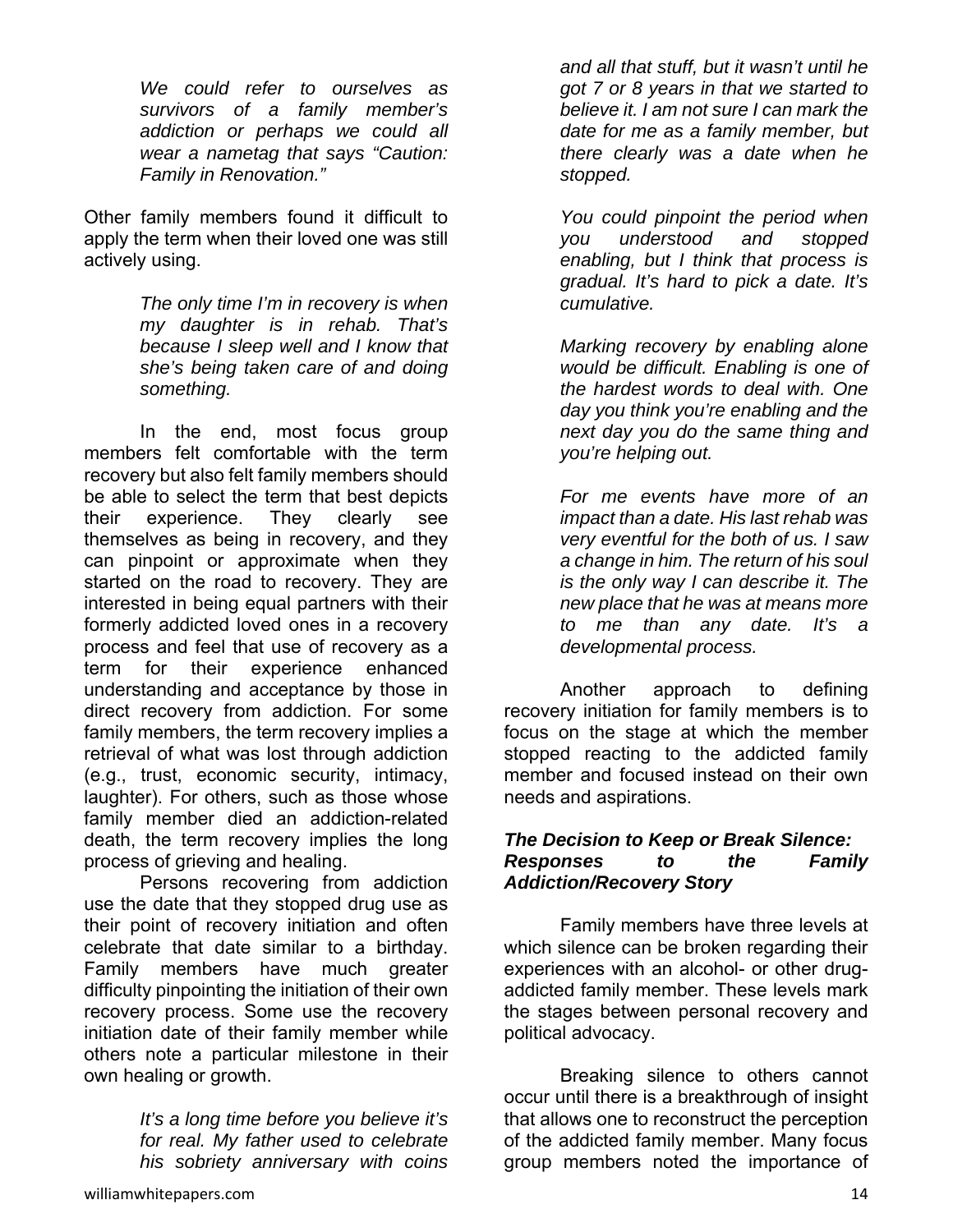such breakthroughs. What this revealed was that silence must be broken within the self before it can be broken to others.

> *I talk to myself. There was a point at somewhere maybe 15 or 20 years ago that I really started to delve into what is this alcoholic family that I grew up in? I reached a point where I accepted the fact that my father was an alcoholic, and I started to get involved in a lot of different things. There was a clear point at which how I saw him and myself started to shift. That was when I decided I wasn't going to be ashamed any more.*

 *You have to make sense of what happened and heal yourself before you can carry a message of hope to others. I came to realize that my son had a disease. You can forgive somebody for having cancer; why can't you forgive them for having the disease of addiction? The terrible things they do are part of their disease. My son did a lot of terrible things, but it never meant that he wasn't a good person or that he didn't love me.* 

The helpfulness of these new insights opens the doorway for disclosure to others. One of the most difficult arenas for such disclosure involves other family members. The second level of silence-breaking occurs within the family itself. Even some of the most articulate advocates-persons who have championed recovery in all manner of public forums-confessed the difficulty they had talking with other family members about the experience with addiction. Few topics generated such lengthy and detailed responses.

> *I found it easier to talk to people outside of my family…my son is an addict, and I've never even to this day expressed those words to my family. When he was 17 and he started drinking they said it was just a stage and not to worry about it. They know*

*he's been in rehab and on probation, but we've never discussed these things in detail. Part of the reason that I never told them about his addiction was that I felt it would change how they acted towards him and I didn't want that to happen.* 

 *I have a problem talking about all this with certain members of my family. They have a different outlook on life. They have to shop at Bloomingdales. They just can't shop anywhere else. With certain people, you just can't go there with this subject.* 

 *I was given an award, not too long ago, and my siblings attended. After my talk on my involvement in the recovery advocacy movement, my wife asked me why I hadn't mentioned my father's alcoholism. I didn't dare broach this subject then for fear of upsetting my siblings. I was silent because I didn't want to have my whole family teed off at me for acknowledging that my father was an alcoholic. This was fifty years of stigma and shame still influencing my behavior.* 

 *I think we had a harder time with this because it's not a parent who is addicted but our own child. With a child, it is hard not to feel responsible. You are seen as having failed in a vital part of your life. People think that you somehow allowed your kid to become addicted. I have not shared this with some of my own siblings. I have four siblings, but have only talked about my son's addiction with one.* 

 *The risk that I face is alienation of my siblings, especially with my sister, which is interesting since her husband died of alcoholism. Our relationship has developed in a unique way and I don't want to ruin that. Besides, protecting the alcoholic is still ingrained in me after all those*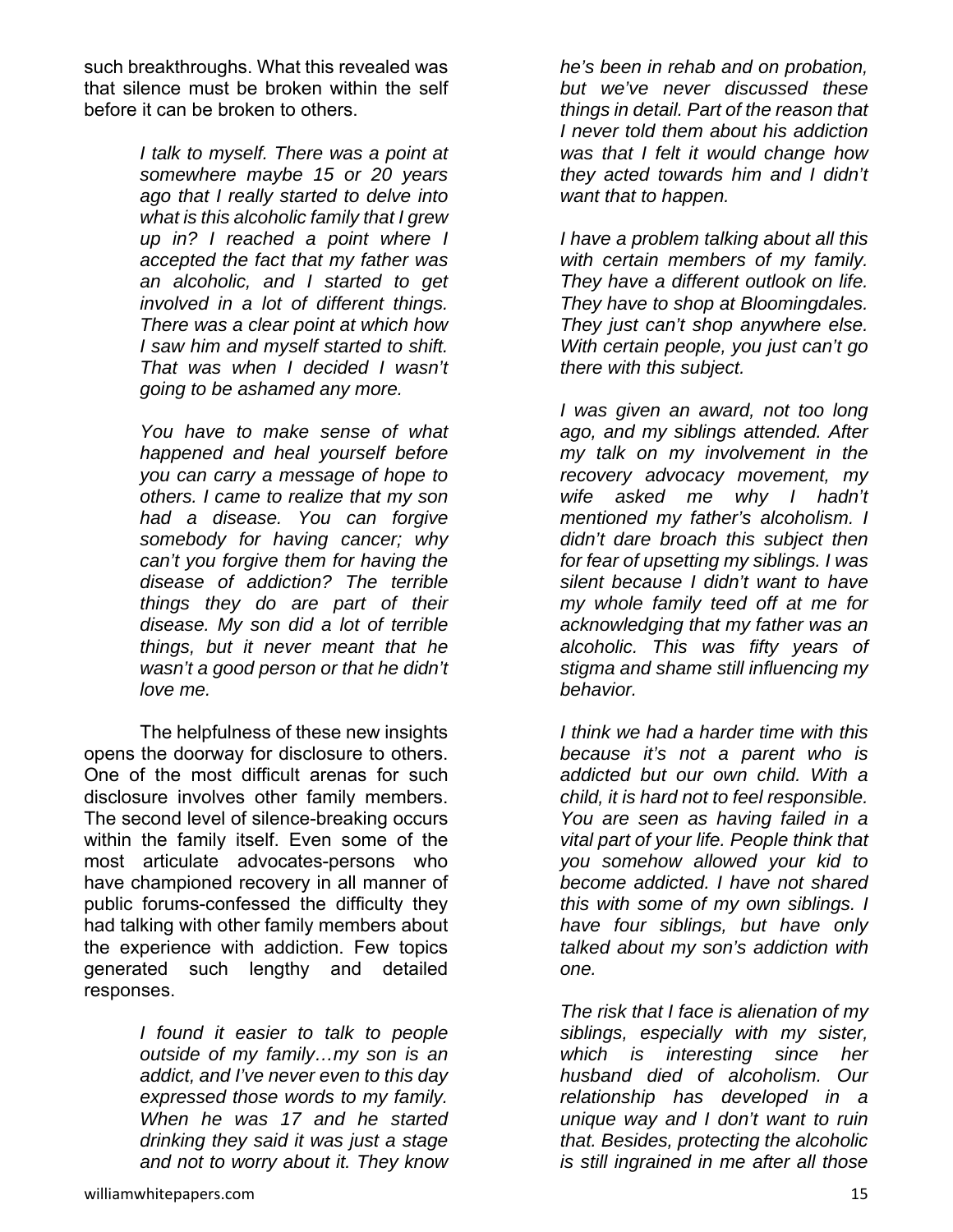*years. When I first spoke about my father's alcoholism at a CCAR meeting, I started crying. I didn't realize I would react that way. So there is also the risk of embarrassment in the presence of one's family. My brother is coming down shortly and this obviously won't be a topic. My family knows what I'm doing but I don't push it too far.* 

 *I've talked to my mother about my advocacy work, but she's not too excited about it. I've tried to talk to all my brothers and sisters about what I'm involved in and they have provided ambivalent support for my going public with our story.* 

 *A person in our group wanted to speak publicly but her daughter was very upset and thought it was simply an airing of the family's dirty laundry in public. It took this woman almost three months to explain to her daughter and have her daughter come around to the fact that what she was doing was very important.* 

 *We have CCAR members who are active with us but will not speak publicly because their addicted family members refuse to let them do so.* 

## *Going Public*

 The decision to go public with one's family story of addiction or recovery is a highly personal one. Perhaps the first obstacle to overcome is the anticipation of judgments that others will make.

> *I think the risk that you face, is what people are going to think. When I tell them what happened to my son, they give me a look and just roll their eyes. I can see that they really don't believe me. I can hear their minds saying that my son was no good and that I must have done something wrong. I risk those judgments for the sake of my son and every other family that could*

*face the nightmare I have lived through.* 

 *When I considered going public, all I could think of was my neighbors. I knew I would run this risk of them judging me and having them wonder what I did wrong. I wanted to be thought of as a good parent, but there were several instances when my son acted up in our neighborhood. I had to get past the thought of those people judging me.* 

 *I don't care what people think: I will tell the truth of our experience. I loved my grandson, and I hope I can help other people by telling them our story. I don't care if it's in the newspaper. It is the truth of what happened in our life. We went through a lot of pain and we're still recovering.* 

Most focus groups members talked about having passed through the stage of their concerns about the judgment of others to a place where the message was more important than their potential embarrassment. The first element of that message was that addiction could touch any family and the devastating impact of addiction upon the family as a whole. The second element was about the potential for recovery and the process of recovery for the individual and the family. The potential benefit of this message to others eventually outweighed concerns about personal privacy. There was also in the decision to go public a dimension of anger: anger that their pain could have been lessened if addiction had not been so shrouded in shame and silence.

 Family advocacy is important due to the demoralization and anger families often experience through multiple episodes of recovery initiation and relapse. Families need to know that there are permanent solutions to addiction and that there is hope for their loved one and their family. Families telling their stories of survival, forgiveness and reconciliation are powerful antidotes to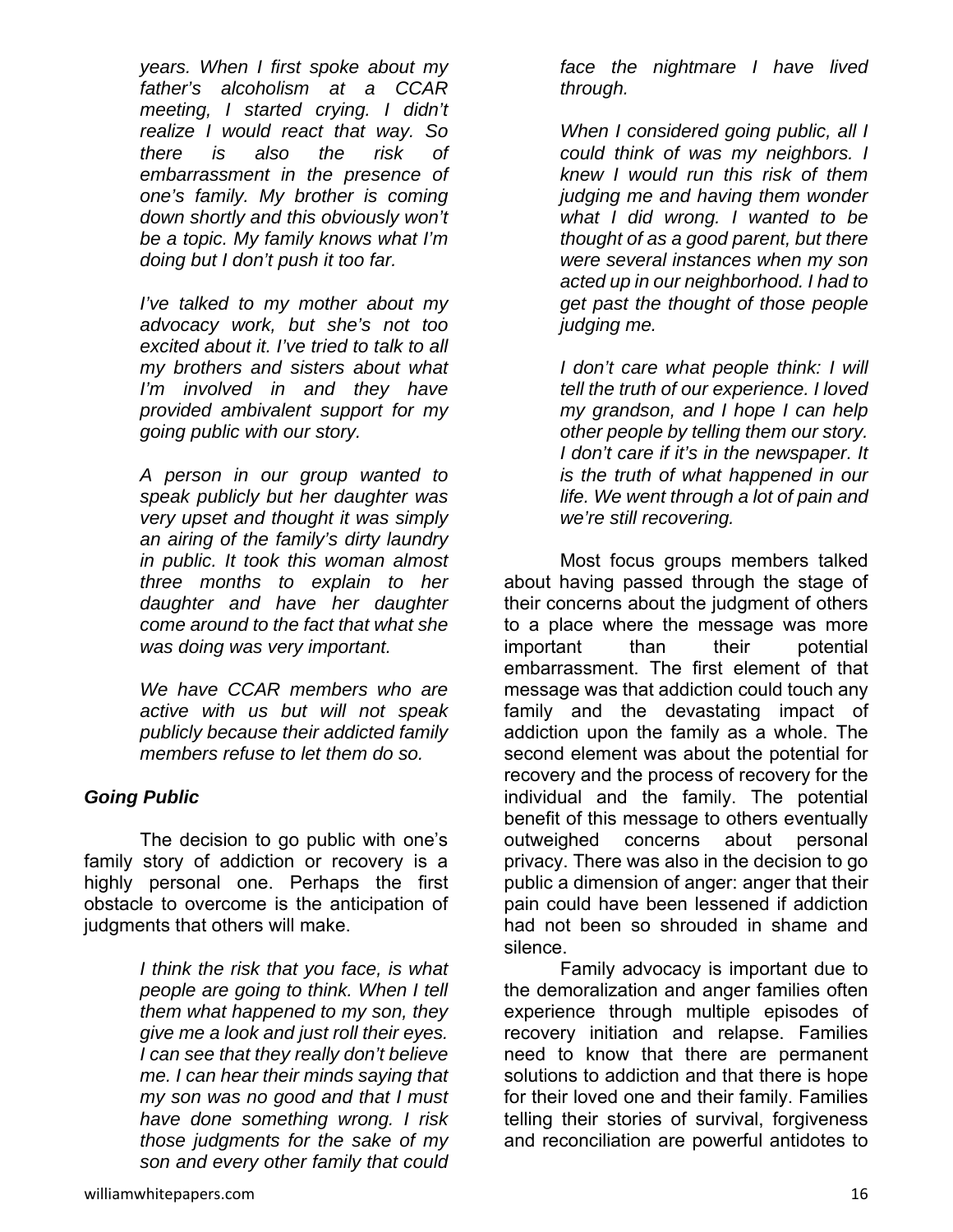the hopelessness that so often pervades the perception of addiction in this culture.

 Parents who have lost children to addiction face a special challenge working in recovery advocacy. It is sometimes hard for these parents to work with individuals and families in sustained recovery. Through these relationships they must face the question of why their family was not included among the success stories. For our focus group members, the potential value of their stories to other parents and the larger community overcame such questioning. Most committed their work in advocacy to the loving memories of their lost children.

 What family members do is shine a light on the shrouded world of addiction and recovery.

> *When family members speak out, they normalize the addiction experience. When I publicly declare, "I'm a member of a family that has been wounded by addiction," I'm saying that this problem can touch anywhere, that I'm not different than you are. What we can do as family members is try to help others understand what they are dealing with. Our job is to take some of the stigma off being a family touched by addiction and take away the guilt and shame that comes with that.*

 When people openly talk about stigmatized issues and experiences to others, there is no cultural etiquette to define what is expected from those hearing this account. The inclination is for people to offer advice about how the problem can be solved.

> *If I tell you my lawn is bad and you tell me to put Scotts on four times a year and then I don't do it, you're going to be upset with me because I didn't take your advice. Sometimes we don't talk because we don't want the advice. We just want them to listen to what we are going through. We need to be honest with people and tell them we are not asking for advice. We*

*need to tell them we have had advice from all quarters, that what we need now is a sympathetic ear and understanding.* 

 One of the issues that arises following the decision to put a public face and voice on the family experience of addiction and recovery is how to tell one's story as a family member without bringing embarrassment to the addicted or recovering family member.

> *Our son lives and works in the area where we live. I've always been conscious of how my public disclosures could affect him and his business. So I don't say anything unless he says it is all right, or I know he has talked about it. I feel very protective about that. He is in business for himself and he's doing very well, but it's an occupation that requires people's trust. I wouldn't want to do anything to hurt that. It is very important that you have the support of the member, if you are going to speak out, otherwise it could have an adverse effect.*

> *This is our son's private place and we've decided that it is not our privilege to talk about that in forums that would bring embarrassment to him. He's part of our local community and we feel we don't have the privilege to publicly tell his story here. We can support him and this movement in ways other than our story.*

> *The way I handle this is to not go into a lot of details about his* [addicted family member's] *experience. I try to keep the story to what I experienced.*

> *It's not the concerns for myself but for my children, if one of their peers finds out their dad is an alcoholic. How much do I say as a parent and where do I draw the line to keep their life private? I don't stop myself in saying*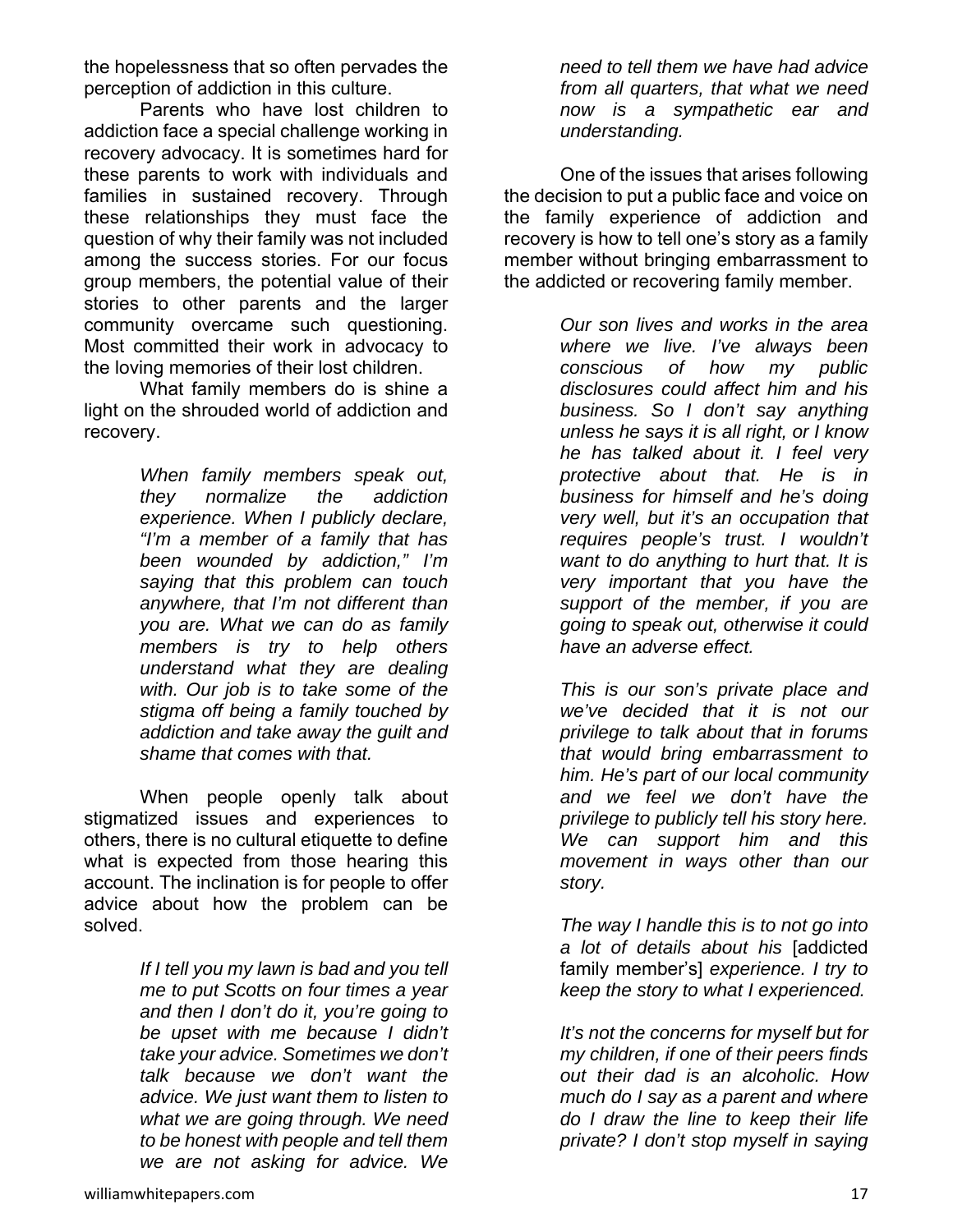*what I have to say but I kind of watch it sometimes because of them.* 

 *I think we have to be discrete. If I'm going to disclose my story in a public forum, I'm not going to give all the details. I certainly have to take into consideration how disclosing this story will affect my family. Otherwise, I am back to being a self-centered person.* 

Not everyone is suited to tell their story to a local newspaper or speak before a group of legislators. The personal vulnerability of such disclosure is a reality, but many focus group members talked about how the risks of recovery advocacy were diminished when they stood with large numbers of other people in recovery.

> *I go to Legislative Day and to the Recovery Walks where there are hundreds or thousands of other people. Those activities are less personally vulnerable because of the sheer number of people who are there.*

Some family members expressed concern about potential embarrassment brought to children within the family. The following comment underscores just how personal is the decision and timing of recovery advocacy activities.

> *Our children are at an age where they want to be like everyone else. They don't want to stand out in any way. So we have been careful to talk to them about when and how we tell our story at a public level. We could even reach a period where we don't tell our story publicly for a while if we decided that it would make our children too uncomfortable.*

The fear of potential embarrassment is often overcome by pain, grief, anger, or gratitude.

> *I refuse to let my son die with that stigma over his head. If it takes to the*

*day I die, I'm going to fight to get rid of the shame and stigma attached to addiction.* 

 *There was Al-Anon, but there was nothing there for parents who have lost their sons or daughters to addiction. That's what I committed myself to change.* 

 *The women in this group have all lost children to drug overdoses. If we don't speak out, our children will have died in vain.* 

## *Recovery Mutual Support and Recovery Advocacy*

 Family members made several key points related to the roles of mutual support and advocacy.

1. The functions of mutual support and recovery advocacy should be kept separate. While advocacy may have certain therapeutic benefits, it is not a program of personal recovery and should not be thought of as a substitute for such a program.

2. When one is a member of a mutual support group and a member of a recovery advocacy organization like CCAR, these roles should be kept separate. Recovery advocacy activities should not spill into one's mutual support activities, and one's advocacy activities should be done as an individual and not as a representative of a mutual support group.

3. The anonymity tradition of Twelve Step programs should be respected in advocacy activities via no references to one's personal affiliation with a Twelve Step program at the level of television, radio or the print media.

> *There was a man in the audience at the first presentation I made for CCAR who as I spoke got redder, redder, and redder. Finally, he said, "You can't speak out publicly like this because of the anonymity tradition." But there was another younger man*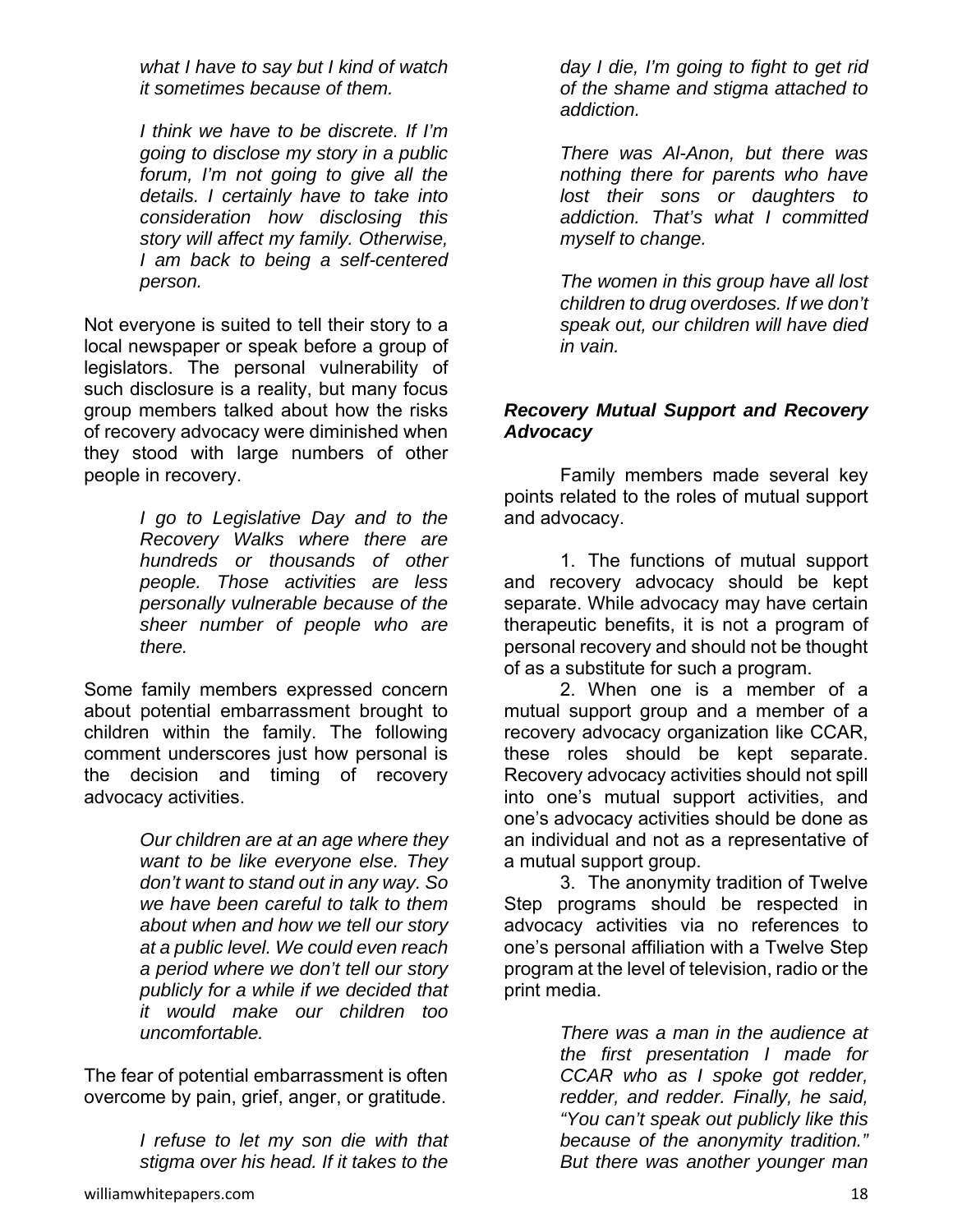*who explained that you could disclose your recovery status and story as long as you didn't identify yourself as a member or attempt to speak on behalf of A.A. or other Twelve Step programs. It triggered a very lively discussion. Some said CCAR would never grow because of this issue of anonymity, and yet we grew because there were and are people willing to put a real face on recovery.* 

4. Not everyone is cut out to do recovery advocacy at a public level. Many people may have personal or family circumstances that preclude such activity. Recovery advocacy organizations like CCAR, and the larger new recovery advocacy movement, are not asking all individuals and families in recovery to step into public view, but they are calling upon a vanguard of recovering people and their families to take such action.

Family members in our focus groups talked a lot of how to separate and balance their personal needs and their advocacy activity. The following response is typical.

> *Family members need to understand that at times one's own needs come first. Even if you have been involved in advocacy work at one point, you may need to move in and out of advocacy work depending on how balanced your life is. This moving in and out of advocacy work is OK. Ultimately, the decision to do public advocacy with your own story comes down to what you need to do and how to minimize that impact on others close to you. At CCAR, we try to have this conversation about the risks involved in advocacy before people get extensively involved.*

 Members of our family focus groups did feel that family members had a unique contribution to make in the advocacy arena.

> *Our personal stories have not been heard in our communities. They are stories that can influence other family*

*members and policy makers. The family experience adds to the total story of addiction and puts a positive face on recovery. They help deal with the part of the stigma that is uniquely experienced by the family member. They help members in direct recovery have a better understanding of the impact they had on family members and how to deal with those issues in respect to their own recovery. And they help their own personal recovery by giving back.* 

5. Involving family members in recovery advocacy provides a venue to address policy issues and conditions that are most paramount to family members. When asked for examples of such issues, focus group members most frequently noted the following:

- Exploration of the impact of stigma on family members and the need for programs that reduce such stigma at the local and national levels
- Assistance and support in talking about addiction and recovery even within one's own extended family
- Availability of treatment and recovery support resources (There were nightmarish stories about families in crisis encountering waiting lists and various procedural barriers to getting help.)
- Assistance in navigating a complex and often fragmented treatment system
- Availability of information on the relative quality of treatment agencies
- Inclusion of family members in addiction treatment (Focus group members lamented the loss of family programs as an integral component of addiction treatment.)
- Access to information about the presence of their family member in treatment (Focus group members noted that confidentiality regulations designed to protect the individual often harm the family by denying them information, not about the details of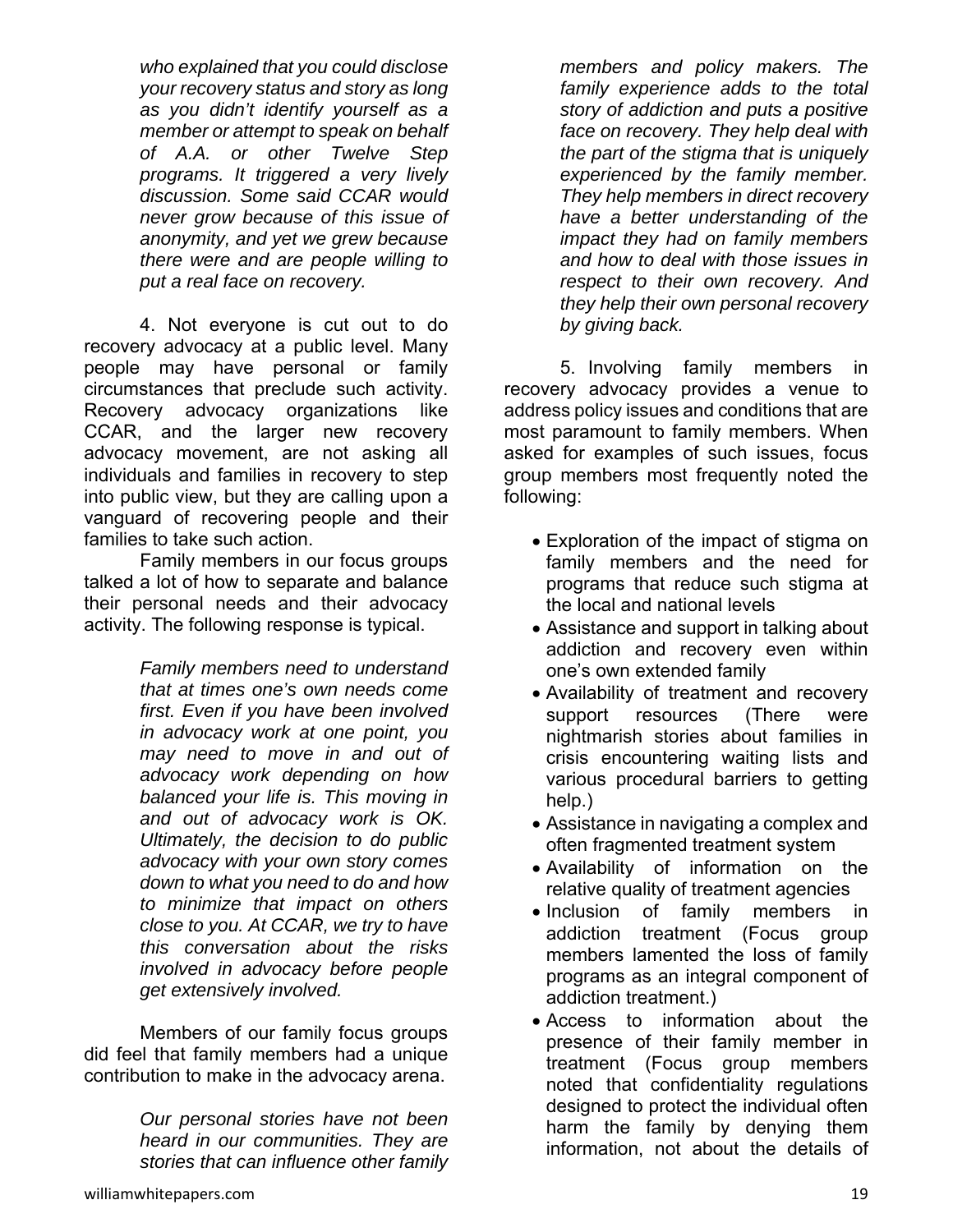treatment, but the presence or absence of their family member in treatment.)

Focus group members felt very strongly that community education that focused on the family experience of addiction and recovery would have diminished their own difficulties with these experiences. Such education would have given them more information and would have also created more informed and supportive social networks. Without such education, family members must either be silent or try to answer questions such as:

- How did he/she become addicted?
- Why doesn't he/she just stop?
- Why do you continue to go to those support meetings if he/she is no longer drinking?

For many family members, silence is easier than struggling to formulate answers to such questions.

 Focus group members also felt cheated that they had been denied knowledge about addiction and its impact on the family. The wounds to their families not only from addiction, but also from the ignorance and stigma that surrounded it. Those wounds were also created by a lack of knowledge about what the family could expect within the recovery process. Focus group members spoke with great animation about what they did not understand about the family recovery process.

> *There is so much we don't understand about the problems of recovering families. My wife has a black belt in Al-Anon and we seem to have competing programs. We have what amounts to an ongoing angersarial relationship when it comes to programs and I don't know why. I think I've encountered more stigma inside my family than outside, and that stigma is the source of a lot of beefs that plague my marriage and my family.*

## *The Blessings of Advocacy*

The other theme that resounded within the focus groups was the personal benefits that members had experienced from their advocacy activities.

> *Today, I am a messenger of family recovery. Somehow my experience of family recovery came up in a recent job interview. The woman who was interviewing me said, "I have a daughter who is addicted, and I don't know where to go." After she talked for some time, we both had the feeling that fate had brought us together to have this conversation.*

> *By speaking out, we have helped reduce the stigma that families experience as a result of having a family member addicted to alcohol and other drugs. By giving back, we have sped the progress of our own recovery. We have learned things and felt a sense of purpose that has helped us in dealing with other aspects of their life. We have helped shape policies and legislation. We have honored our family members in recovery and the family members we lost to addiction.*

> *I know there is power in the individual person in recovery telling his or her story publicly, but the power of the family member telling their story is potentially far greater in terms of system change. This is because of the magnitude of people in this culture who have been touched by addiction. Having the opportunity to turn our wounds into that kind of potential influence is a true gift.*

## *The Future of Family Members as Advocates*

For two centuries, families have been as likely to be blamed for the addiction of one of their members as offered support in responding to that addiction and its impact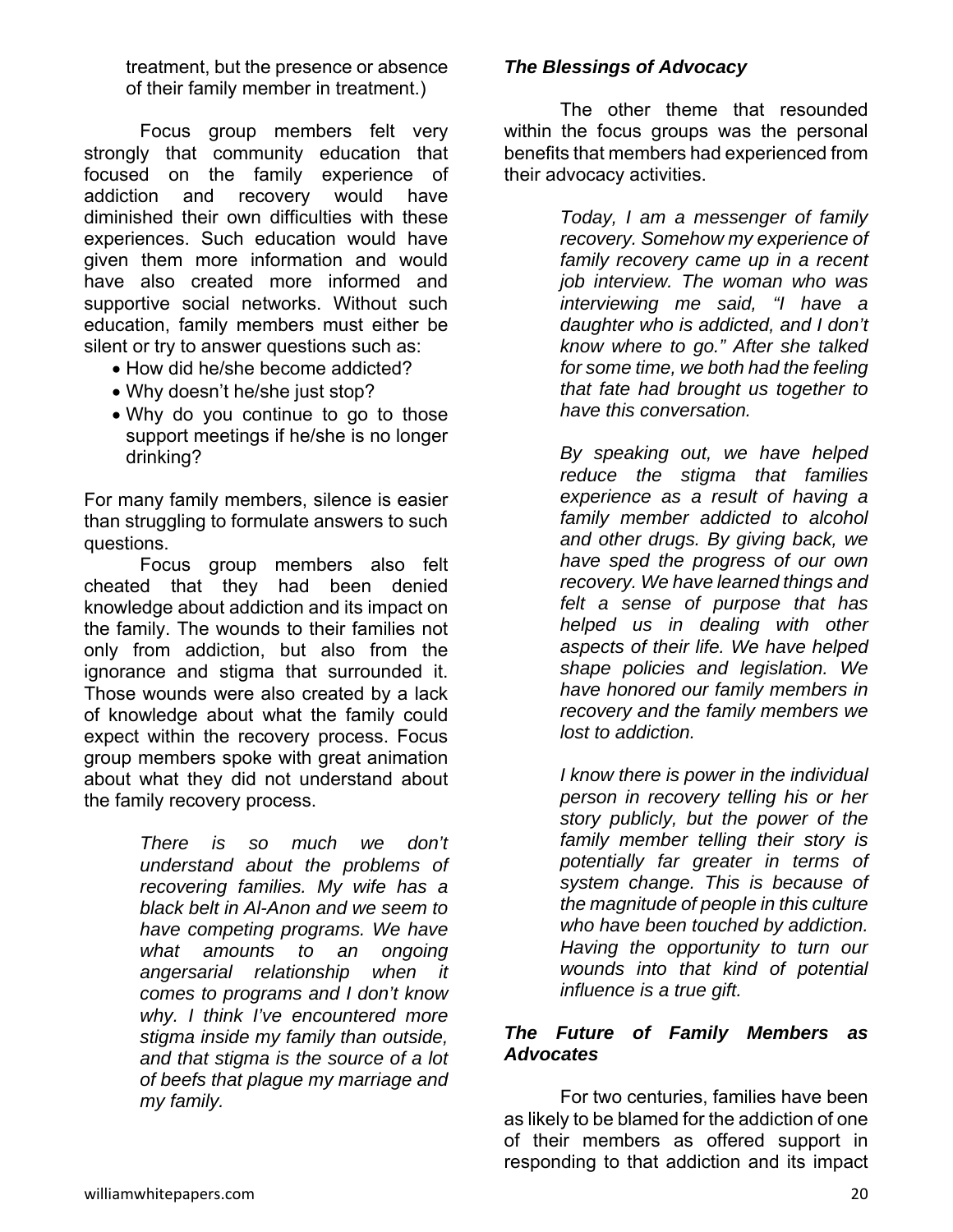on themselves. And yet through this period family members have played an important role in advocating for more enlightened attitudes and social policies related to alcohol and other drug-related problems. As a new recovery advocacy movement seeks to define itself locally and nationally, we believe that is it time to honor the historical legacy of family members by embracing them as co-leaders of this movement. It is also time to define the family as the basic unit in the design of addiction treatment and sustained recovery support services.

 One of CCAR's primary purposes is to put a positive face on the Recovery Community, which includes persons in direct recovery, family members and friends. A second and equally important purpose is to provide support to the recovery community to help sustain recovery and improve the quality of life for recovering people. Over the past few years, CCAR has devoted a considerable amount of work in these two areas and has started to see positive changes at the legislative, state policy and local community levels. A similar effort needs to be launched for families who have family members who are or were addicted. A vanguard of family members is needed to tell their story to legislators, policy makers, other family members and the community at large. Family members are needed to advocate for the support they need and for other family members still needing help. Telling their story will help provide a better understanding of the impact that addictions has on the family, help give permission for all families to speak about these issues, and help make it more acceptable for families to seek help for an addicted family member.

 Recovery community organizations like CCAR provide training and the opportunity for family members to come together as a group to achieve things that could not be done on their own. Working as a group to put a positive face on family issues and provide support to families can provide a sense of community and purpose and provide a venue for service to other family members still suffering. To the family members who are reading this, we encourage you to seek out recovery

advocacy organizations in your area and help support them in ways that will benefit you and the larger community. It is time family members became full partners in this new recovery advocacy movement.

## **REFERENCES**

- *A.A. Grapevine* 3(12), May, 1947, p.1; 4(2), July, 1947, p.3; 4(12), May, 1948, p.7; 5(2), July, 1948, p.5; 8(3), August, 1951, p.38; February, 1963, (p.2-9)
- Black, C. (1982). *It Will Never Happen to Me!* Denver, CO: M.A.C. Printing and Publishing.
- Bordin, R. (1990). *Women and Temperance*. New Brunswick, NJ: Rutgers University Press.
- Brown, S. (1994). What is the family recovery process? *The Addiction Letter, 10*(10), 1, 4.
- Brown, S. (1995). Adult children of alcoholics: The history of a social movement and its impact on clinical theory and practice. In M. Galanter (Ed.), *Recent Developments in Alcoholism. Volume 9: Children of alcoholics* (pp. 267-285). New York: Plenum Press.
- An Inmate of the New York State Asylum, (1869). Our inebriates, harbored and helped. *Atlantic Monthly* 24 (July) 109-116.
- Cermak, T. (1986a). Diagnostic criteria for codependency. *Journal of Psychoactive Drugs, 18*(1), 15-20.
- Cermak, T. (1986b). *Diagnosing and Treating Codependency.*  Minneapolis, MN: Johnson Institute Books.
- Chaudron, C. D. & Wilkinson, D. A., Eds., (1988) *Theories on Alcoholism,*  Toronto: Addiction Research Foundation, pp. 297-298.
- Corder, B., Hendricks, A., & Corder, R. (1964). An MMPI study of a group of wives of alcoholics. *Quarterly Journal of Studies on Alcohol, 25*, 551.
- Cutten, G. (1907). *The Psychology of Alcoholism.* New York: Charles Scribner's Sons.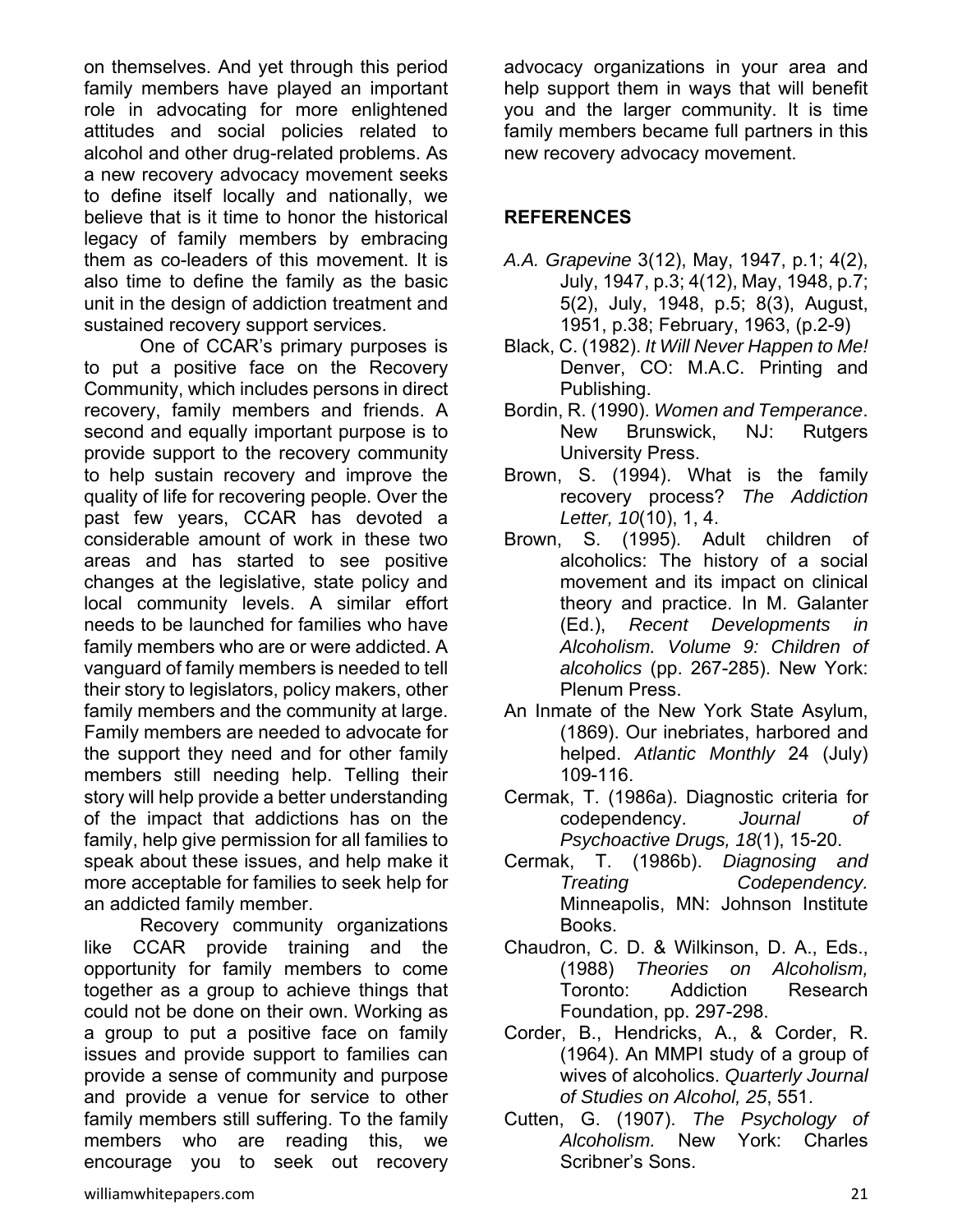- Day, B. (1961). Alcoholism and the family. *Marriage and Family Living, 23*, 253- 258.
- Edwards, M., & Steinglass, P. (1995). Family therapy treatment outcomes for alcoholism. *Journal of Marital and Family Therapy, 21*(4), 475-509.
- Futterman, S. (1953). Personality trends in wives of alcoholics. *Journal of Psychiatric Social Work,* 23, 37-41.
- Greenleaf, J. (1981, April). Co-Alcoholic para-Alcoholic: Who's who and what's the difference. Paper presented at the National Council on Alcoholism Forum, New Orleans, LA.
- Helfand, W. (1996). Selling addiction cures. *Transactions & Studies of the College of Physicians of Philadelphia Series*  V, 43 (December), pp.85-108.
- Jackson, J. (1954). The adjustment of the family to the crisis of alcoholism. *Quarterly Journal of Studies on Alcohol, 15,* 562-86.
- Jackson, J. (1962). Alcoholism and the family. In D. Pittman & C. Snyder (Eds.), *Society, Culture and Drinking Patterns* (pp.472-492). New York: John Wiley & Sons.
- Jackson, J. (1964). Drinking, drunkenness, and the family. In R. McCarthy (Ed.), *Alcohol Education for Classroom and Community.* McGraw-Hill, pp. 155- 166.
- Jellinek, E. M. (Ed.). (1942). *Alcohol Addiction and Chronic Alcoholism.*  New Haven, CT: Yale University Press.
- Johnson, V. (1980). *I'll Quit Tomorrow.* San Francisco: Harper & Row. (Original work published 1973)
- Kaminer, W. (1992). *I'm Dysfunctional, You're Dysfunctional.* Reading, MA: Addison-Wesley Publishing Company.
- Kane, H. (1881). *Drugs That Enslave.*  Philadelphia: Preseley Blakiston.
- Kasl, C. (1992). *Many Roads, One Journey.*  New York: HarperPerennial.
- Katz, S., & Liu, A. (1991). *The Codependency Conspiracy.* New York: Warner Books.
- Liddle, H., & Dakof, G. (1995). Family-based treatment for adolescent drug use: State of the science. In E. Rahdert & D. Czechowicz (Eds.), *Adolescent Drug Abuse: Clinical Assessments and Therapeutic Interventions* (pp. 218-254). Rockville, MD: National Institute on Drug Abuse.
- *Living with an Alcoholic with the Help of Al-Anon* (1980). NY: Al-Anon Family Group Headquarters.
- *Lois Remembers*. (1994). New York: Al-Anon Family Group Headquarters.
- MacNish, R. (1835). *Anatomy of Drunkenness.* New York: William Pearson & Co.
- Makela, Arminen, Bloomfield, Eisenbach-Strangl, Bergmark, Kurube and others (1996). *Alcoholics Anonymous as a Mutual-Help Movement: A Study in Eight Societies.* Madison: University of Wisconsin Press.
- Mann, M. (1944). Formation of a National Committee for Education on Alcoholism. *Quarterly Journal of Studies on Alcohol, 5*(2), 354.
- Melody, P., Miller, A., & Miller, J. (1989). *Facing Codependence.* San Francisco: Harper.
- Moore, M. and Gray, M. (1937). The problem of alcoholism at the Boston City Hospital *New England Journal of Medicine,* 217: 381-388.
- Palmer, C. (1898). *Inebriety: Its Source, Prevention, and Cure.* Philadelphia: Union Press.
- Peabody, R. (1936). *The Common Sense of Drinking*. Boston: Little, Brown, and Company.
- Reddy, B. (1971). *The Family Disease-Alcoholism.* Unpublished Manuscript.
- Richeson, F. (1978). *Courage to Change.*  U.S.A.: M & M Printing.
- Steiner, C. (1971). *Games Alcoholics Play.*  New York: Grove.
- Strecker, E., & Chambers, F. (1938). *Alcohol: One Man's Meat.* New York: MacMillan.
- Travis, C. (1992). *The Mismeasure of Women.* New York: Simon and Schuster.